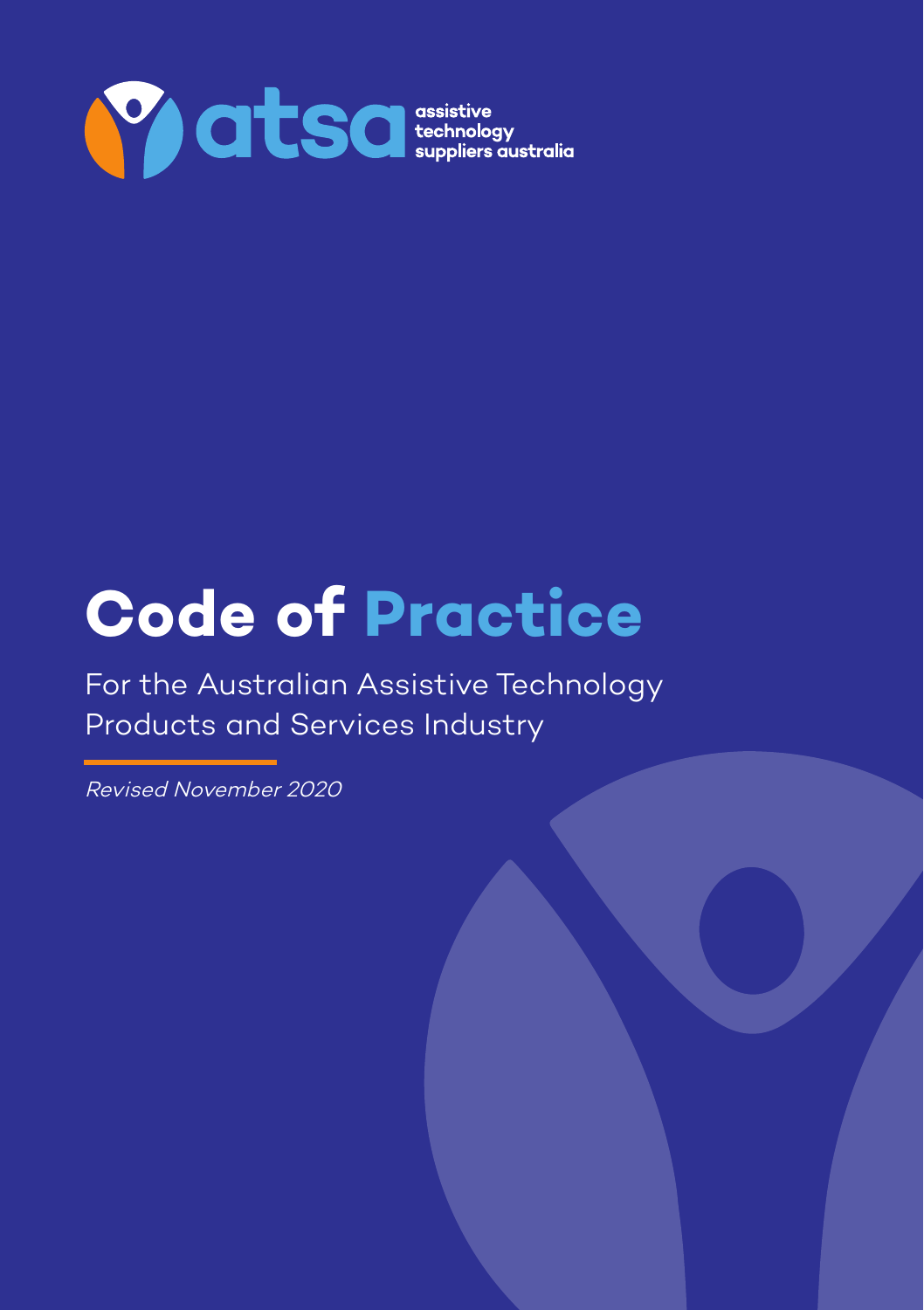# **Contents**

| 1. Objective                                                              | З  |
|---------------------------------------------------------------------------|----|
| 2. General Scope and Purpose of the Code                                  | 4  |
| 3. Definitions/Terminology                                                | 5  |
| 4. Principles Underpinning This Code                                      | 7  |
| 5. Advertising and Marketing                                              | 8  |
| 6. Conduct of Staff of ATSA Members                                       | 8  |
| 7. Training of Staff and Ongoing Development                              | 9  |
| 8. Representation at Point of Sale                                        | 10 |
| 9. Pre-contractual and Point of Sale Information                          | 10 |
| 10. Linked Products and Services                                          | 12 |
| 11. Instructions for Use/Manuals                                          | 13 |
| 12. Cooling-off Period, Cancellation Rights and<br>Protection of Deposits | 14 |
| 13. After Sales Service Provisions                                        | 14 |
| 14. Specific Criteria for Methods of Selling and Supply                   | 16 |
| 15. Clause Relating to Commercial Business Relationships                  | 18 |
| 16. Use of ATSA Name and Logo                                             | 20 |
| 17. Administration of this Code                                           | 21 |
| 18. Complaints Handling                                                   | 21 |
| 19. Sanctions and Disciplinary Actions                                    | 23 |
| 20. Privacy                                                               | 24 |
| 21. Work Health and Safety (WHS)                                          | 24 |
| 22. NDIS                                                                  | 24 |
| 23. Whistleblowers                                                        | 25 |
| Appendix A - Useful Contacts                                              | 26 |
| Appendix B - Pertinent Legislation                                        | 27 |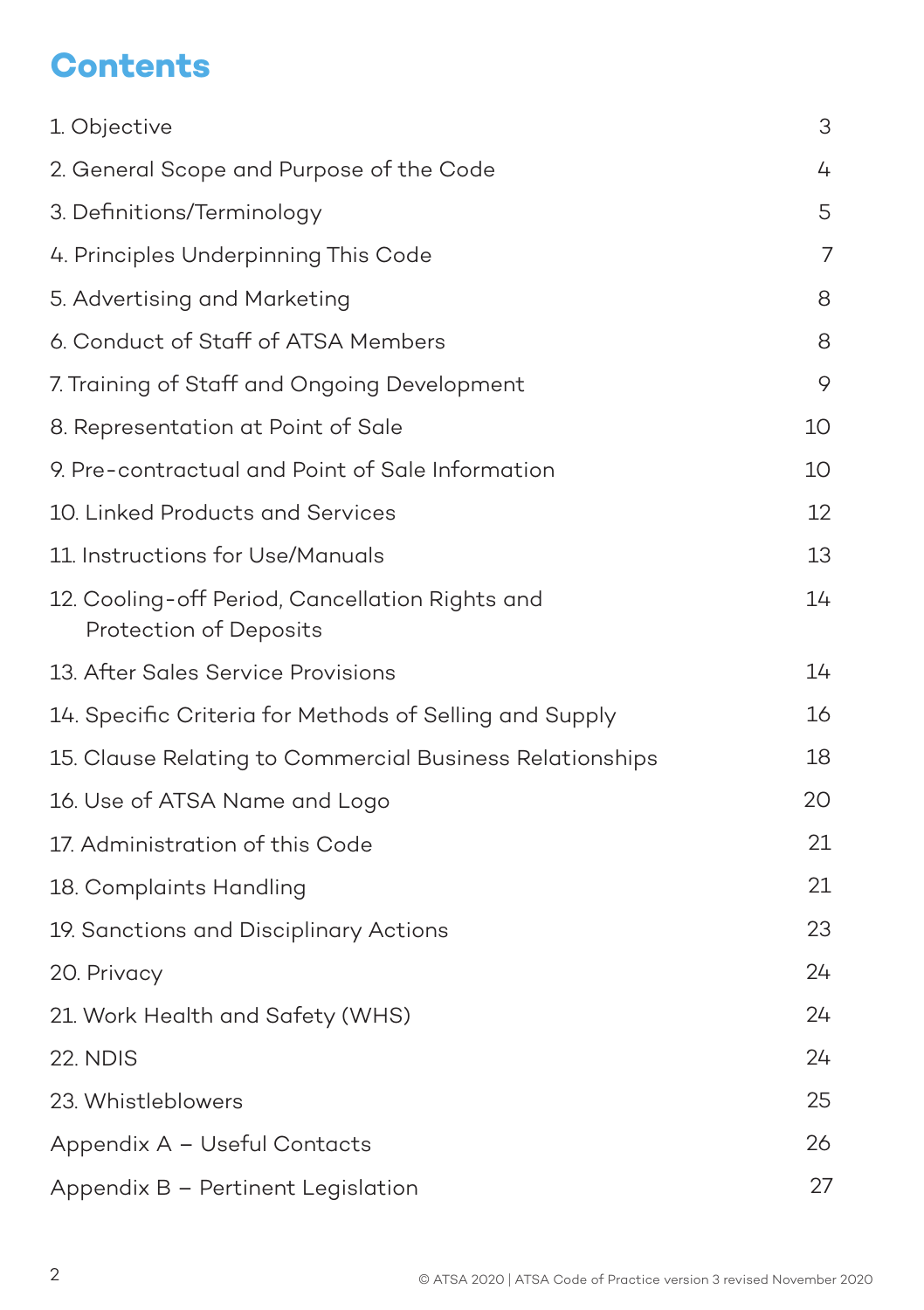# **1. Objective**

ATSA's objective is to implement a self-regulating Code of Practice ('Code') that ensures consistent provision of assistive technology products and services to customers with disability and that safeguards the interests of all stakeholders. Consumers are private individuals buying products or services other than for business purposes.

In addition to requirements for contracts with such consumers, this Code also covers business-to-business contracts where appropriate. Most of the entities that sign up to the Code will sell to a mixture of customers including private consumers, businesses and public agencies (such as the Department of Veterans' Affairs, National Disability Insurance Scheme or state/territory based funding bodies); however, the principles involved, particularly in regard to assessment of the users of products and to the need for good after sales support, are similar.

This Code does not override and/or substitute conditions contained within individual government contracts entered into by ATSA Members. In the event of any inconsistency between this Code and any applicable government contracts or legislation, the contract and/or legislation will prevail to the extent of the inconsistency.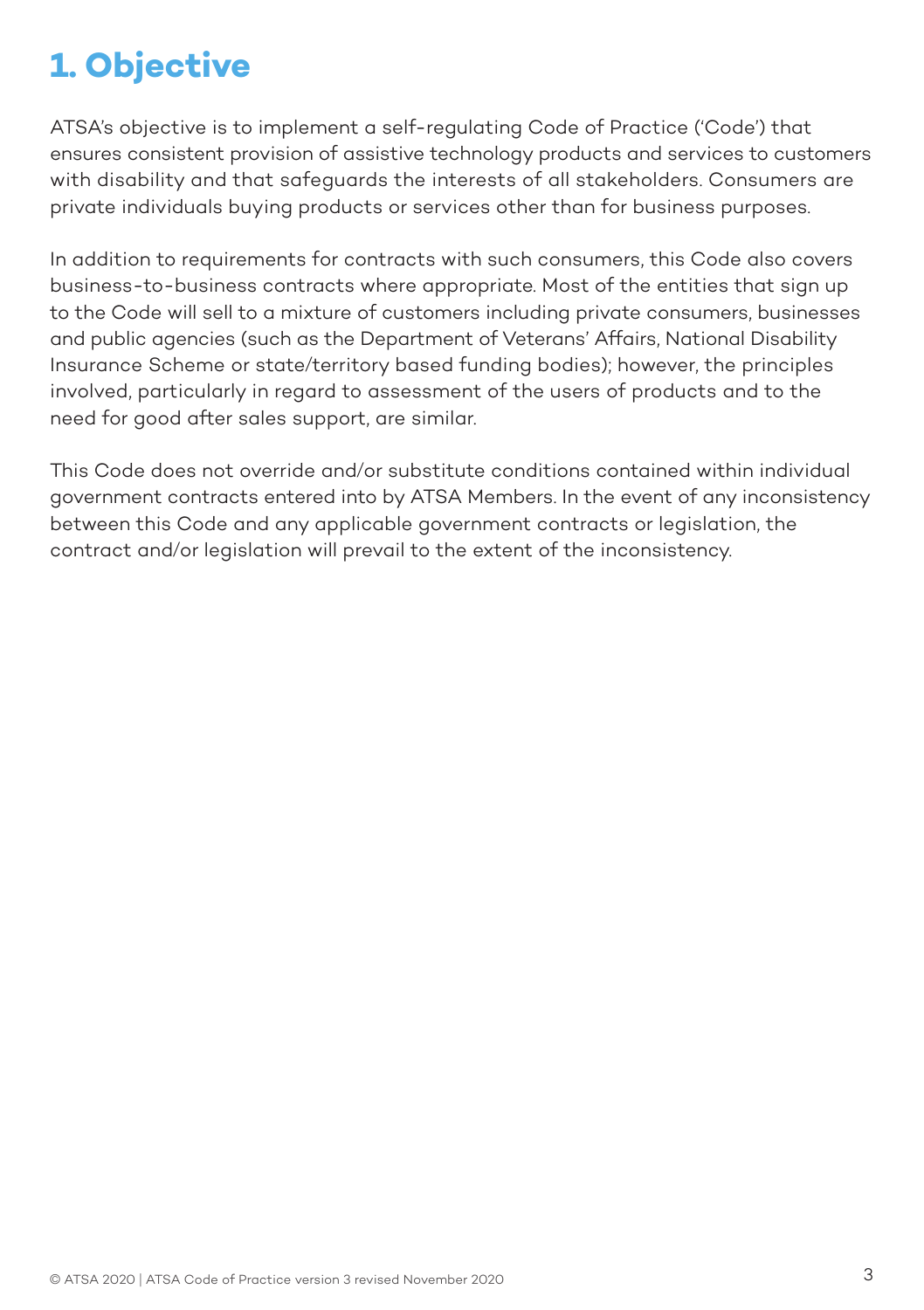## **2. General Scope and Purpose of the Code**

- 2.1. This Code governs the behaviour of entities that have registered with ATSA as members and agreed, among other matters, to abide by the criteria contained in this Code ('ATSA Members'). This Code operates throughout Australia.
- 2.2. In examining an ATSA Member's conduct and practice against this Code, only the clauses relevant to that ATSA Member and its products and services will be taken into account.
- 2.3. This Code is intended to reflect a philosophy of care and support for consumers. ATSA Members are required under this Code to make themselves aware of relevant legislation to ensure they do not offer, stipulate, infer or imply anything in their terms and conditions of contract which provides their customers with less protection than that provided by law, and to ensure that the terms in their customer contracts comply with all relevant state and federal consumer protection laws.
- 2.4. An undertaking to abide by this Code is currently restricted to, and mandatory for, ATSA Members. When considering applications for membership, ATSA takes into account the past history of any directors/ partners and will not approve the membership of any entity where a director, partner or major stakeholder has been involved, within the previous 12 months, in the winding up of a company or cessation of business in such a manner that ATSA considers that customers have been disadvantaged. Such entities will therefore be precluded from becoming ATSA Members at the sole and absolute discretion of ATSA.

ATSA serves as administrator of this Code and seeks to ensure compliance by ATSA Members with the terms of this Code.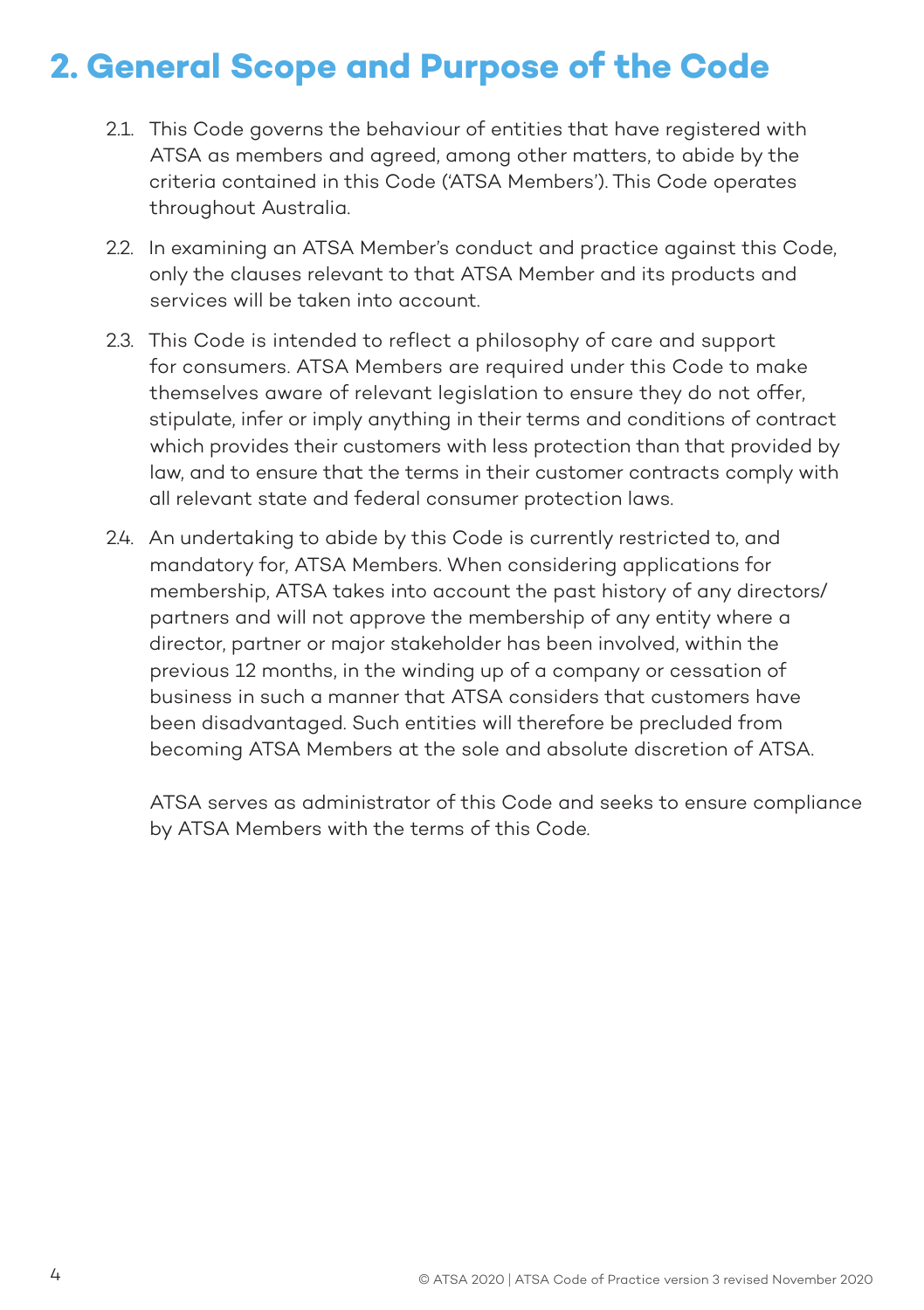# **3. Definitions/Terminology**

### • **Assistive Technology (AT) Industry**

- 3.1. For the purposes of this Code, an entity engaged in the "AT industry" is defined as a business or organisation involved in one or more of the following:
	- supply of assistive technologies, particularly those for seniors and/or consumers with disability;
	- supply of externally applied medical devices, and/or services relating to the fitting of those devices;
	- supply of equipment and related services necessary for medical and health professionals to carry out their various specialist functions;
	- supply of repair and maintenance services for assistive technology devices;
	- training in the use of assistive technologies:
	- training relating to health and safety, such as the safe and appropriate use of equipment, and manual handling.
- 3.2. For the avoidance of doubt, the AT industry (in relation to this Code) does not include:
	- Pharmaceuticals
	- Alternative/complementary medicines or therapies
	- Dentistry
	- General Practitioner practice
	- Ophthalmology
	- Implants
	- Critical care

### • **Assistive Technology**

3.3. An 'assistive technology' is a product or service that enhances independent living as defined in \*ISO 9999:2016 Assistive products for persons with disability — Classification and terminology

\*ATSA acknowledges that the ownership and copyright of ISO 9999:2016 is the International Organization for Standardization (ISO).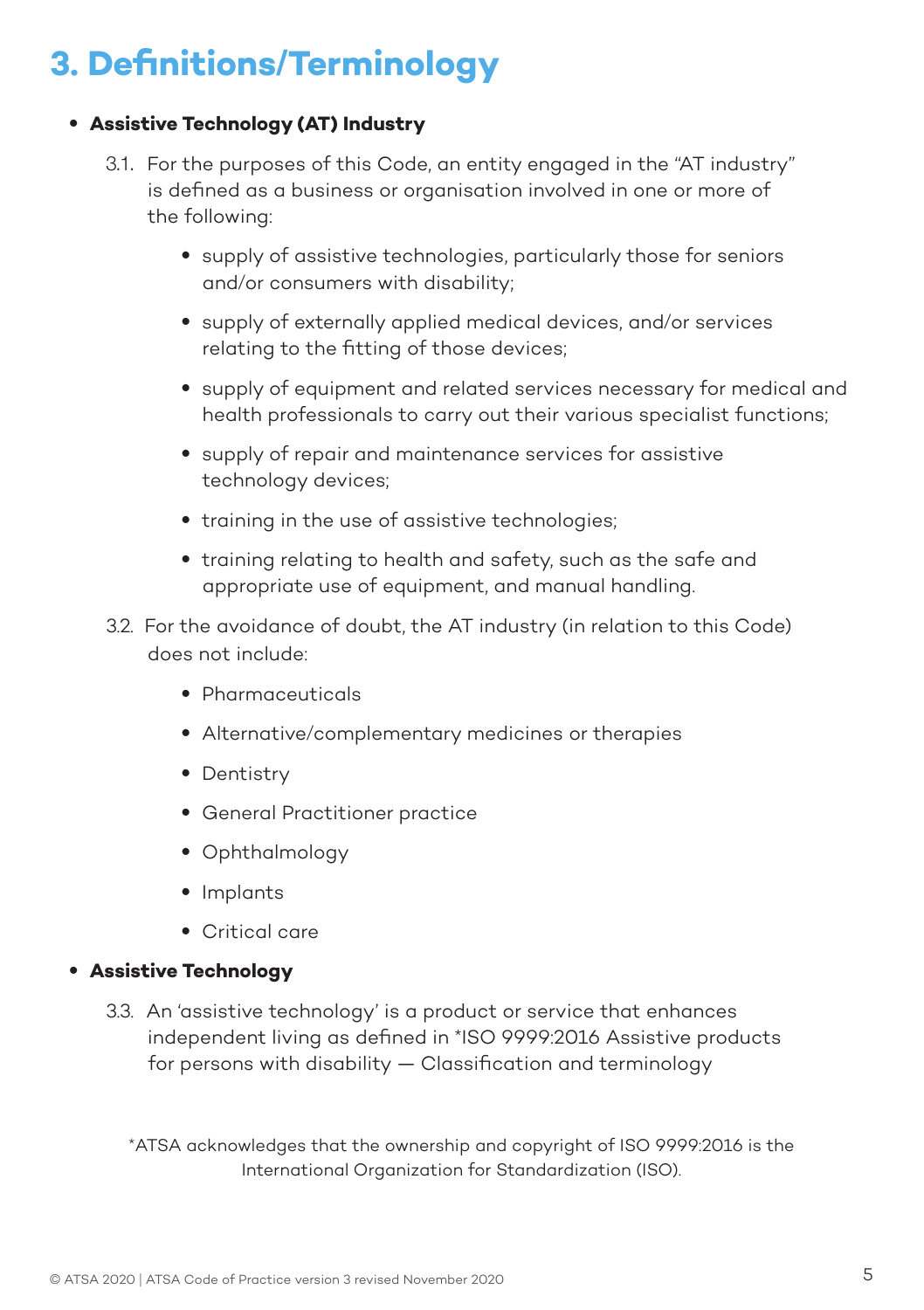### • **ATSA Member**

3.4. An 'ATSA Member' is any business or other organisation who has successfully applied for and been granted ATSA membership and who has agreed to comply with this Code.

### • **Entity**

3.5. For the purposes of this Code, "entity' includes:

- Companies;
- Partnerships;
- Sole traders;
- Franchises;
- Wholly-owned subsidiaries;
- Other registered businesses;
- Trading arms of registered charities (ie, organisations or firms with a commercial, profit-making interest); and
- Any other body declared by ATSA to be an entity for the purpose of this Code.

### • **Customers and Consumers**

- 3.6. ''Customers' can include private individuals, businesses, registered charities or authorities/agencies such as the Department of Veterans' Affairs.
- 3.7. 'Consumer' is a customer who is a private individual that buys products or services other than for business purposes.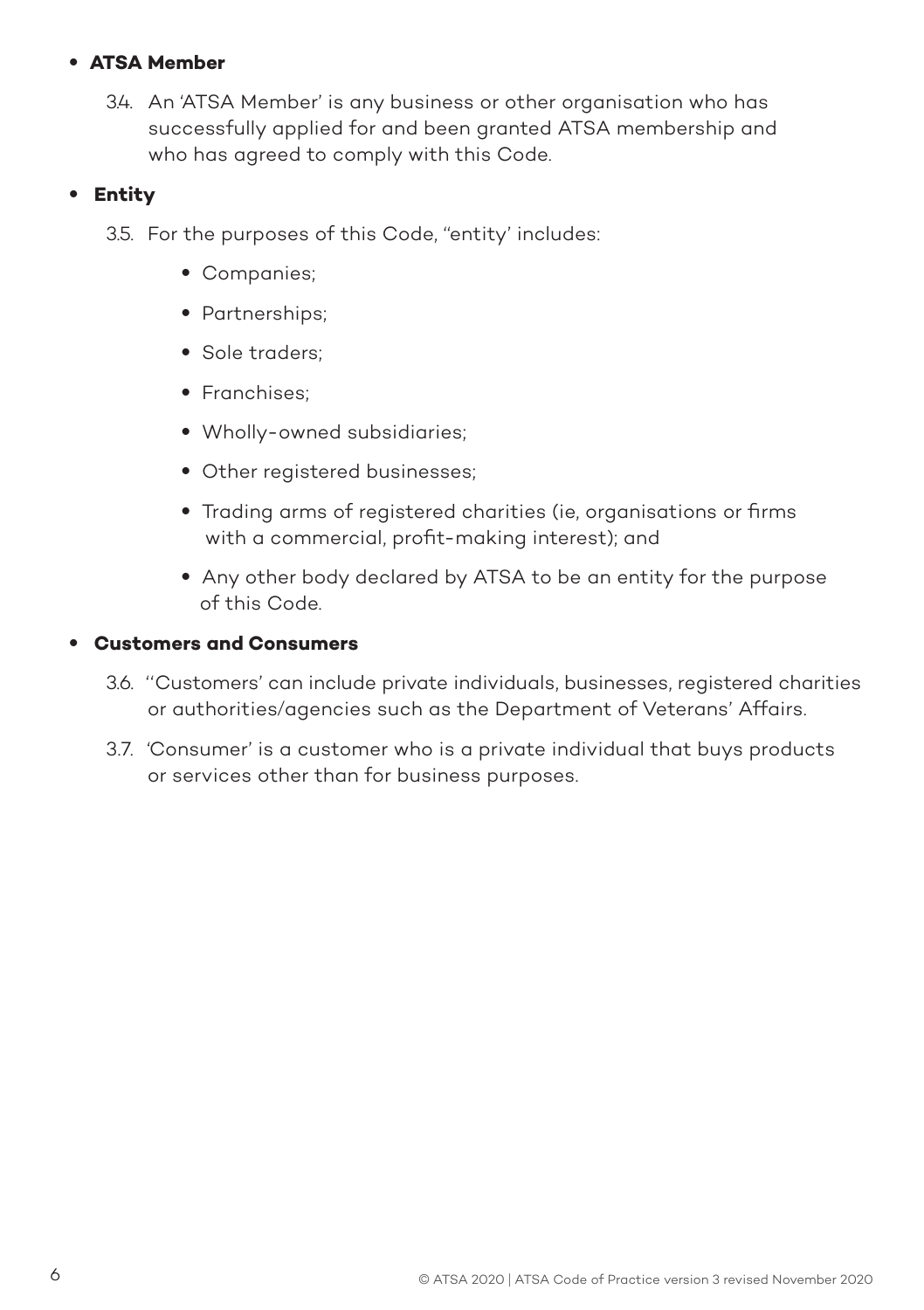# **4. Principles Underpinning This Code**

- 4.1. All ATSA Members must adhere to the following principles:
	- a) Compliance with all relevant legislation relating to advertising and marketing, the sale of goods, relevant Australian regulations, consumer rights, disability rights, data protection, privacy laws, work health and safety (WHS) laws and the general protections available to all consumers under the Australian Consumer Law (which is set out in Schedule 2 of the Competition and Consumer Act 2010).
	- b) They must make themselves aware of, and comply with, relevant legislation (as described in Appendix B) to ensure they do not offer, stipulate, infer or imply anything in their terms and conditions of contract that provides the customer with less protection than that provided by law.
	- c) When selling products, they will ensure that these are of satisfactory quality and fit for the purpose specified. Their selling techniques will be ethical and they will deliver high standards of service.
	- d) Any representations made by the ATSA Member and its employees will be honest and truthful, and will not give rise to false expectations. Information, claims and comparisons must be accurate, balanced, fair, objective and unambiguous. They must not mislead customers or other persons either directly, by implication or by omission.
	- e) They will act at all times in such a manner as to justify public trust and confidence, to uphold the good standing and reputation of the AT industry, to serve the best interests of society, and above all, to safeguard the interests of individual consumers. They will respect the confidentiality of information obtained and not disclose such information without the consent of the customer concerned or a person entitled to act on that customer's behalf, except where such disclosure is required by law. They will be honest and truthful in all their dealings with customers.
	- f) All communications, verbal and written, will be made in plain language.
	- g) At all times, customers will be respected and those that are vulnerable will not be coerced in any way. ATSA Members should be familiar with the information in publications from the Australian Competition and Consumer Commission on dealing with disadvantaged or vulnerable consumers.
	- h) Customers are to be made aware of the existence of this Code and its availability on the ATSA website.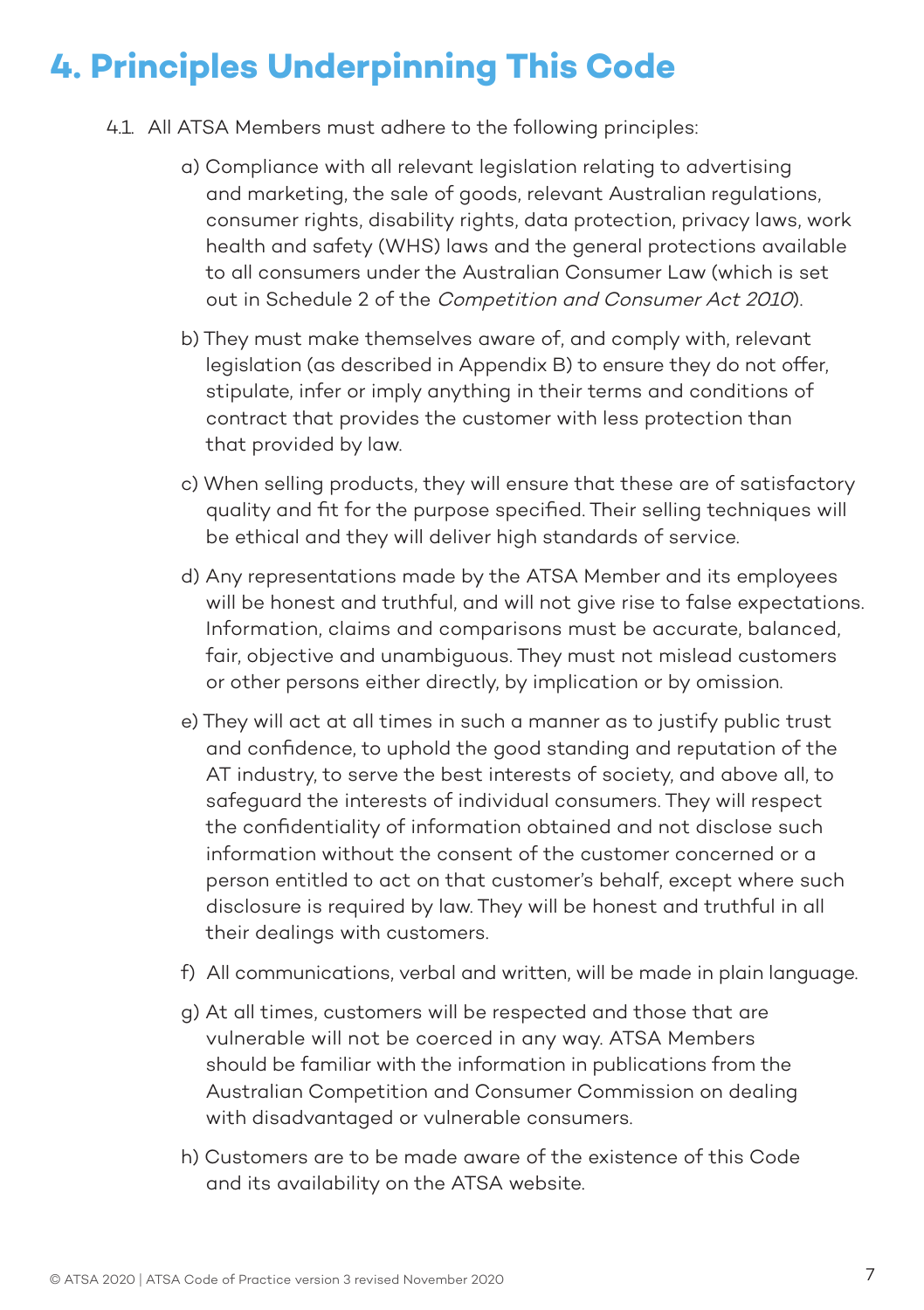i) A copy of this Code must be given to anyone who requests it and, where complaints cannot be resolved directly with the ATSA Member, complainants will be made aware of their right to make a complaint to ATSA in accordance with section 16 of this Code.

## **5. Advertising and Marketing**

- 5.1. When an ATSA Member undertakes marketing and promotional activities, in addition to having due regard for current legislation, it must ensure that any gifts related to purchase of a product or service are directly relevant to that purchase and of a nature that cannot be construed as inappropriate or disproportionate.
- 5.2. Advertisements must comply with any relevant code or standard of advertising.
- 5.3. Advertisements must not give misleading indications about price, value or quality, nor about the organisation placing the advertisement, nor about any benefit that may be derived from the product or service offered The consequence of responding to the advertisement should be clear.

# **6. Conduct of Staff of ATSA Members**

- 6.1. ATSA Members' staff must always clearly identify themselves and, when travelling away from the ATSA Member's premises, provide a reason for their visit.
- 6.2. ATSA Members' staff must never purport to have medical training or expertise where this is not the case, nor represent that their product is endorsed or accredited by a specific body, authority or group unless such endorsement or accreditation can be evidenced in writing.
- 6.3. ATSA Members' staff must:
	- a) act at all times in such a manner as to promote public trust and confidence, to uphold and enhance the good standing and reputation of the AT industry, to serve the best interests of society and, above all, to safeguard the interests of individual customers;
	- b) be accountable for their own working practices and, in the exercise of such accountability, to act, at all times:
		- b.1. in compliance with applicable legislation and in a manner befitting a professional worker in the AT Industry;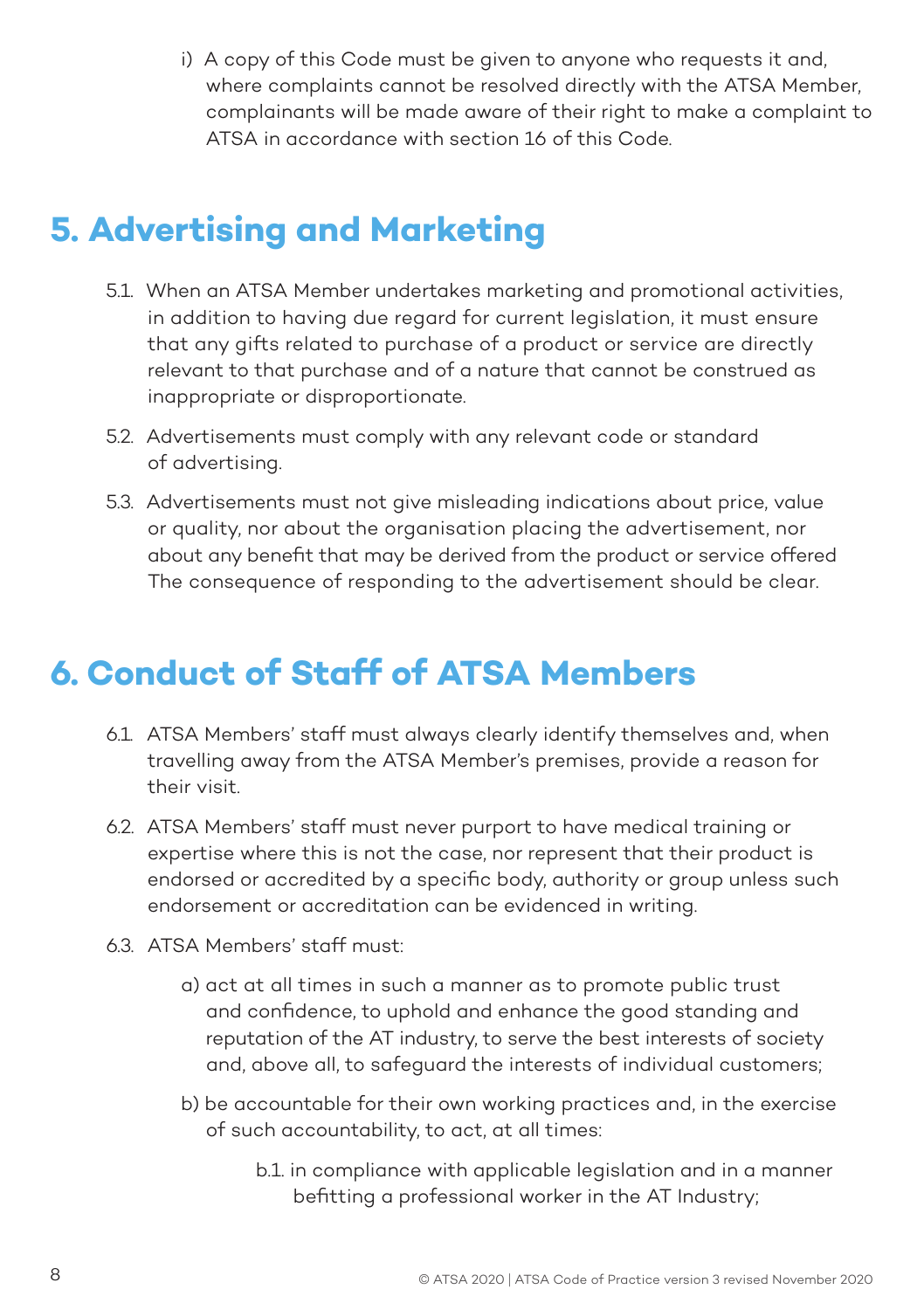- b.2. in such a way as to promote and safeguard the well-being and interests of consumers, including complying with any applicable WHS obligations for the jurisdictions in which they work;
- c) take every reasonable opportunity to maintain and enhance knowledge and competence within their field of work;
- d) work in a collaborative manner with customers and healthcare professionals and recognise and respect the contribution of all within the AT team;
- e) take account of the goals, aspirations, values, customs and spiritual beliefs of customers;
- f) ensure that the customer is fully informed (in this context, this means that the terms and conditions of contract options available and any other pre-contractual and point of sale requirements set out in this Code have been explained), before seeking their consent to a purchase;
- g) ensure that there is no abuse of the privileged relationship that exists with customers or of the privileged access allowed to their property, residence or workplace;
- h) respect the confidentiality of information obtained during the course of their work and not disclose such information without the consent of the customer concerned or a person entitled to act on that customer's behalf, except where such disclosure is required by law and where such disclosure is addressed in the ATSA Member's privacy policy;
- i) assist colleagues, wherever possible, to develop competence in relation to the needs of their work; and
- j) refuse to accept any gift, favour or hospitality that is intended to exert undue influence to obtain preferential consideration.

# **7. Training of Staff and Ongoing Development**

7.1. ATSA Members must make their staff aware of their obligations pursuant to applicable legislation and industry standards (including but not limited to obligations in relation to work health and safety, disability discrimination, privacy and consumer rights).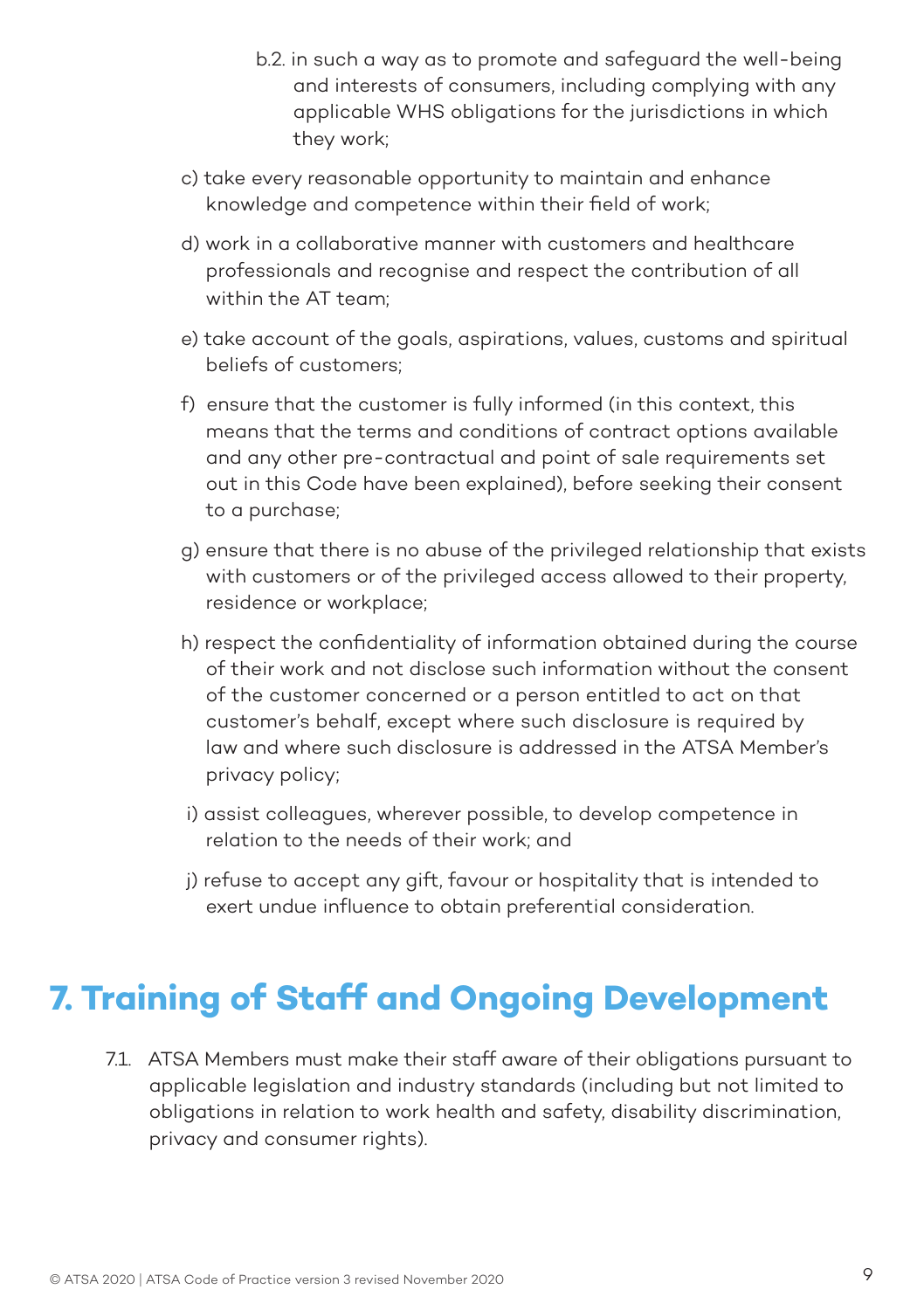- 7.2. ATSA Members must inform their staff of any regulations to which they must give due regard in the course of their work, including but not limited to building regulations, safety regulations, WHS Codes of Practice, lifting operations and lifting equipment regulations.
- 7.3. ATSA Members must ensure that their staff do not work unsupervised until they are considered competent to do so. Registered professionals such as occupational therapists, rehabilitation engineers, physiotherapists, nurses, orthotists and prosthetists are required to receive ongoing trainig to keep their knowledge up to date and such registration is an indicator of competence. Ongoing training must be facilitated by ATSA Members.
- 7.4. ATSA Members must maintain a record of training for each member of staff.
- 7.5. Where clinical advice and training is to be given by staff members, they must be appropriately qualified.
- 7.6. ATSA Members must give all staff a copy of this Code and make them aware that the ATSA Member and its' staff are required to adhere to the provisions of this Code.
- 7.7. ATSA Members must ensure that their staff give due regard to infection control issues where relevant.

# **8. Representation at Point of Sale**

- 8.1. ATSA Members must ensure that their staff have the appropriate product knowledge to advise and assist customers.
- 8.2. ATSA Members must inform customers that a copy of this Code is available on the ATSA website or will be provided free of charge, on request. In addition ATSA Members must prominently display the ATSA Code of Practice poster and the ATSA Code logo throughout their business premises.

# **9. Pre-contractual and Point of Sale Information**

- 9.1. ATSA Members must not use inappropriate selling tactics, which include but are not limited to the following:
	- high pressure selling techniques;
	- unreasonably long stay (for sales in the home);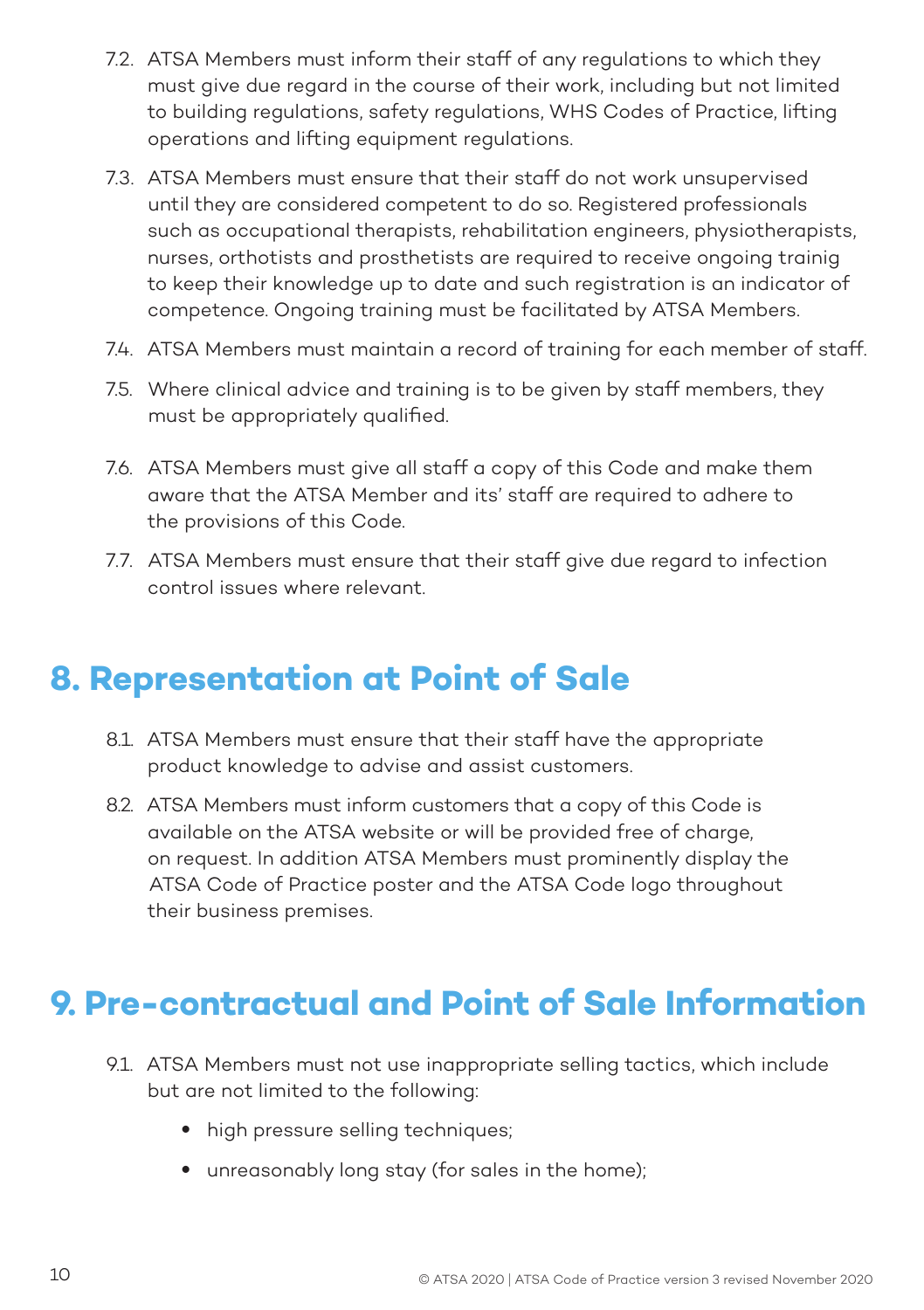- discount on the condition that the customer agrees to the sale that day;
- withholding price information until the end of the sales discussion/visit;
- alleged limited availability of a product;
- misrepresentation of the product, price or contract.
- 9.2. Potential consumers must be made aware, where appropriate, of AT products and services offered by state, territory or federal government departments such as the National Disability Insurance Scheme, Department of Veterans' Affairs, major charities and other agencies.
- 9.3. Terms and conditions of contracts must be available in writing, provided to the customer, and must be legible, comprehensive and written in plain language. They must include details of the trader's name and geographical address and details of any other trader's name and geographical address on whose behalf the trader is acting. Due regard must be given to relevant consumer protection laws and regulations. Consumers who could become easily confused, should be encouraged to have a relative, friend or other advisor/carer with them.
- 9.4. Any known limitations of a product/service must be made clear to the customer, and any clear disparity between the products and/or services for sale and usual consumer expectations must be explained in clear terms.
- 9.5. Any clear disparity between a customer's stated requirements and the nature of the products and/or services to be purchased must be pointed out and explained in clear terms.
- 9.6. Where a product will need to be modified in a way that is not achievable with accessories and where additional fabrication outside routine manufacture is required, the customer must be made aware of this, as the product will be customised and any changes to terms and conditions as a result of the customisation must be notified to them.
- 9.7. When requested by the customer, all verbal representations or promise made by the salesperson must be put in writing, either on the contract, or on a separate form.
- 9.8. Pricing information showing the total price must include goods and services tax, be clear, unambiguous and where requested, provided in writing.
- 9.9. Details of any finance agreement must be explained in such a way that the customer understands how much they will be paying over the full term of the agreement and what the terms of the contract are.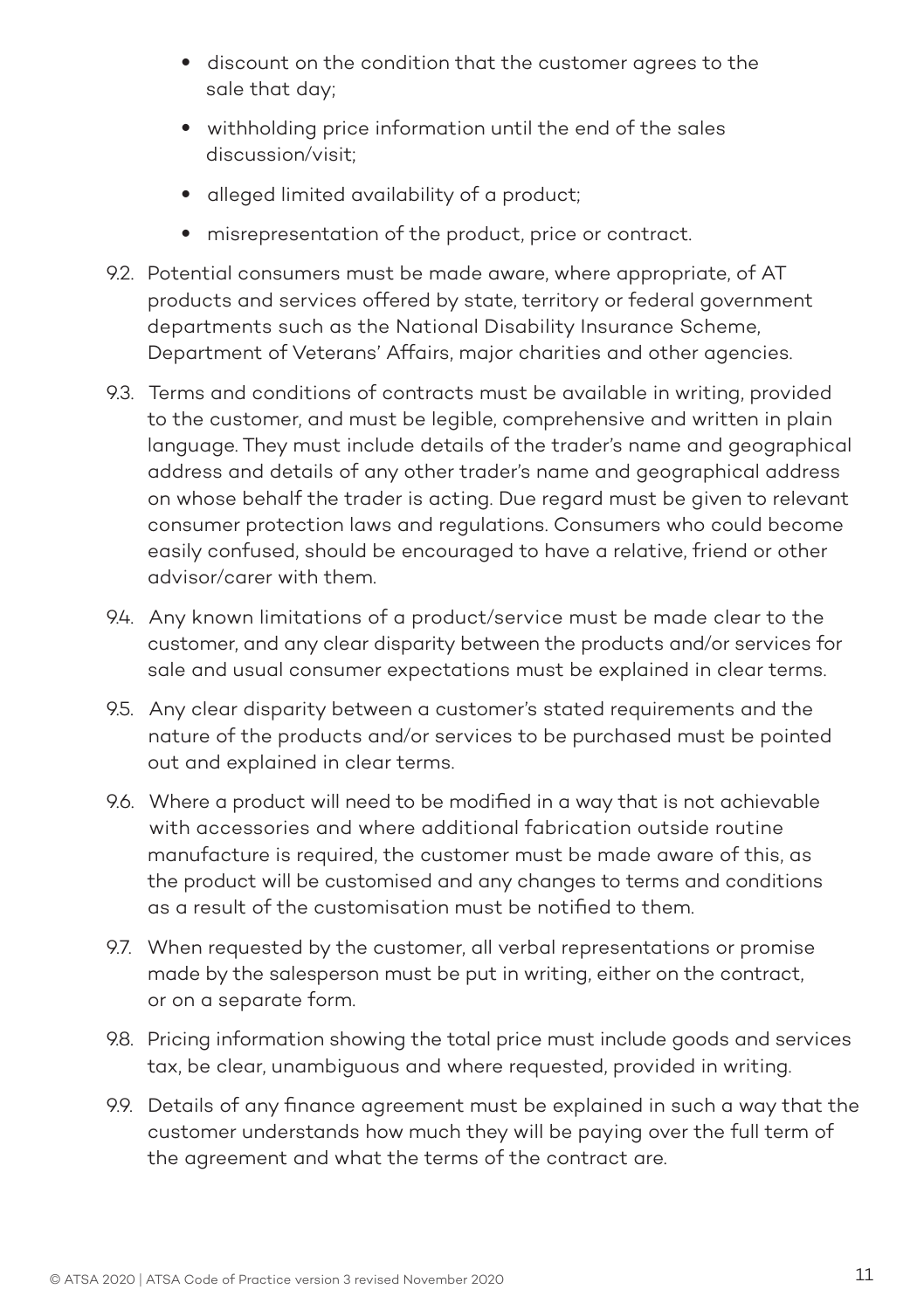- 9.10. Pre-contract information must be sent/presented on its own, allowing time for the consumer to pause and reflect on affordability and to compare credit options, before being presented with the agreement to be signed. Consumers must be encouraged to seek independent legal and financial advice in regard to any finance agreements.
- 9.11. Details of delivery, installation, training, after-sales support, service and warranty-period must be made available prior to sale.
- 9.12. Delivery and completion dates must be discussed with the customer in advance of ordering/making the purchase and a choice of delivery dates and times should be offered. For mail order and internet orders, normal delivery times should be indicated. Should it become clear that these cannot be met, the customer must be informed as soon as practicable, with an honest explanation of the reason for the delay and a new delivery time arranged.
- 9.13. When required, demonstration of the safe use of equipment for its use under the conditions that the customer best describes as 'normal' for his/her purposes must be offered prior to conclusion of a sale. The customer must be encouraged to seek appropriate tuition/training from an independent healthcare professional.
- 9.14. In particular, demonstration in the safe use of mobility devices (excluding clinically scripted mobility aids – see clause 9.15) must be given at the time of purchase and/or on delivery. The demonstration should follow a discussion of needs, aspirations, abilities and disabilities to enable selection of the most suitable mobility device and specification for the customer and their circumstances.
- 9.15. A mobility device must only be sold if the ATSA Member can realistically expect the customer to develop satisfactory control of the device.
- 9.16. Clinically scripted mobility devices should be delivered, commissioned and demonstrated in accordance with the scripted instructions.

# **10. Linked Products and Services**

- 10.1. If the product will need regular servicing, an explanation must be given as to what is entailed, and the likely costs thereof must be outlined. It must be made clear whether maintenance is offered/available, or will have to be obtained elsewhere.
- 10.2. Where appropriate, arrangements for insuring the product should be discussed.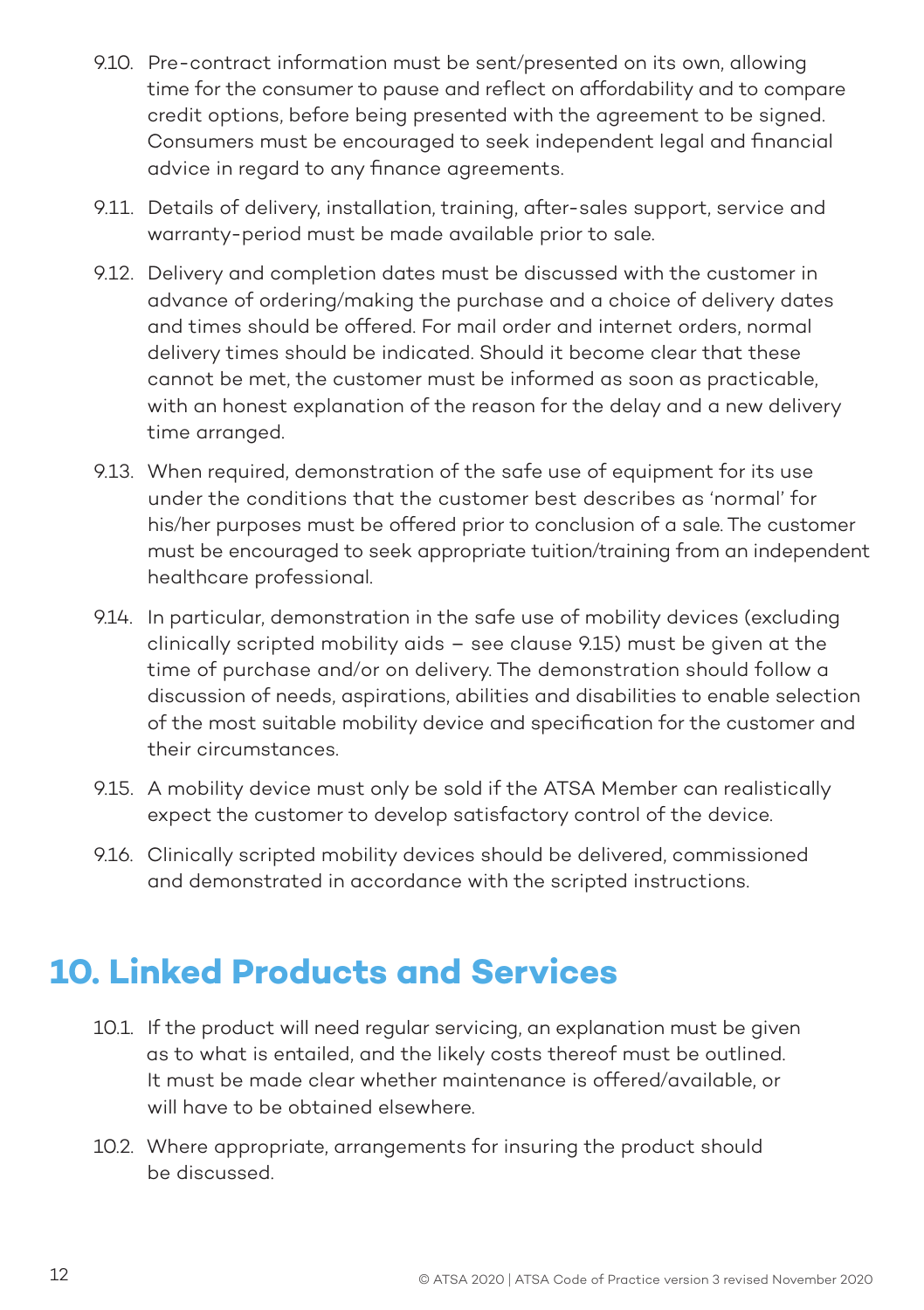- 10.3. Any optional guarantees/warranties must be explained, including who is offering them and what the benefits are, or leaflets that provide such information must be provided.
- 10.4. Clear and accurate information on the availability and price of all linked services must be provided in writing.

### **11. Instructions for Use/Manuals**

- 11.1. Any instructions for use or manuals must be written in clear language.
- 11.2. Such instructions/manuals must be made available with all new products, and should, where feasible, be made available with second-hand products. Consumers' attention must be drawn to user manuals and consumers must be informed of the need to read them thoroughly.
- 11.3. Depending on the nature of the product, the instructions/manuals should cover all or some of the following (this is not an exhaustive list):
	- Product name, description and intended purpose;
	- Name of manufacturer and For supplier;
	- Illustration of the product;
	- Reference to any variants or accessories;
	- General and/or detailed specifications and dimensions;
	- General and/or detailed description of construction;
	- Explanation of how to use the product safely;
	- Any known limitations;
	- Description of maintenance requirements including recommended frequency of servicing;
	- Warranty in accordance to consumer right legislation;
	- Cleaning/decontamination instructions; and
	- Any specific warnings.
- 11.4. Product labels must comply with any relevant statutory regulations (eg, requirements of the Therapeutic Goods Administration or any work health and safety regulator).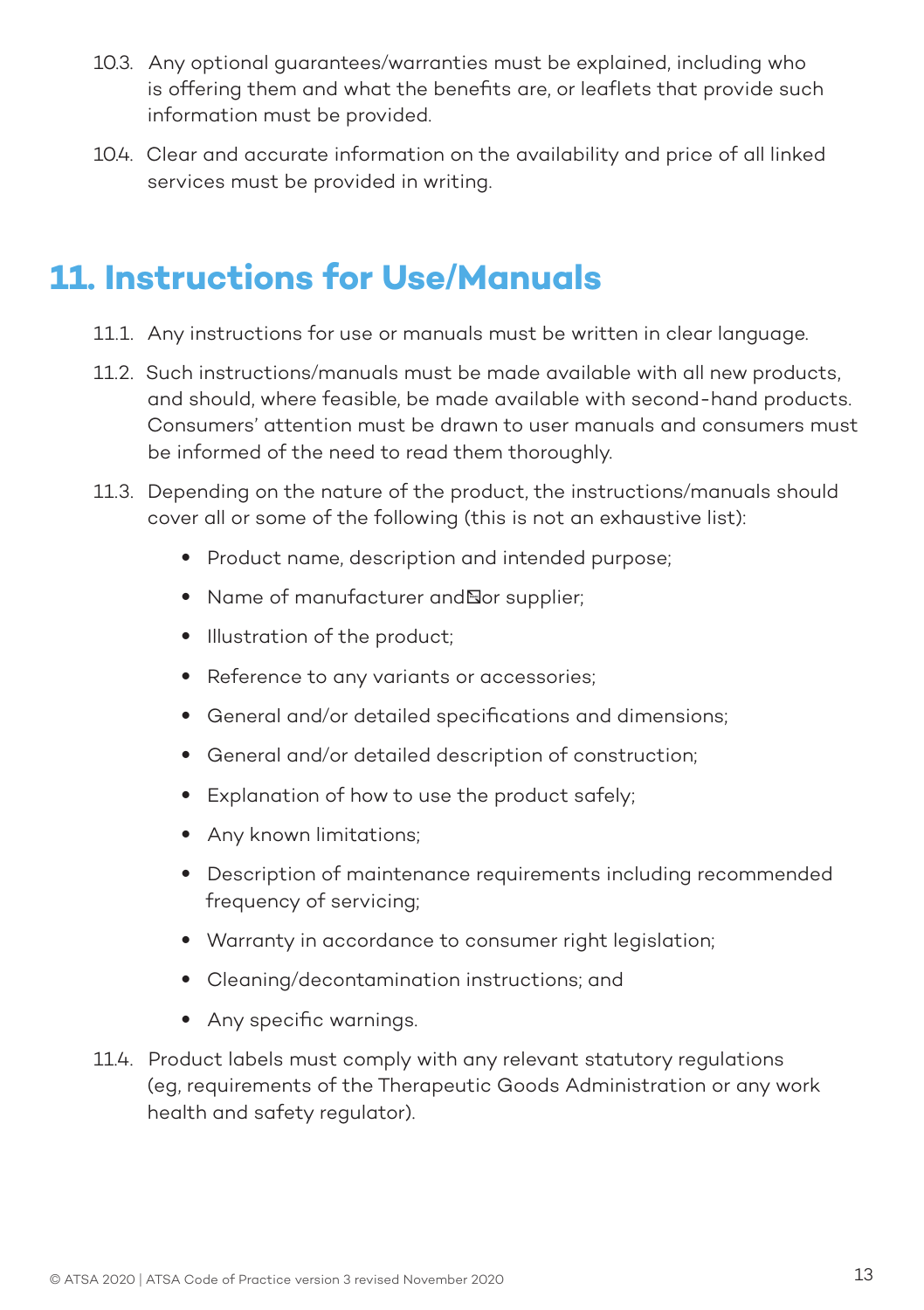# **12. Cooling-off Period, Cancellation Rights and Protection of Deposits**

- 12.1. If an ATSA Member offers a cooling-off period other than that required by law, the details must be explained to the customer and be clearly defined in the written terms and conditions of contract.
- 12.2. Where cancellation rights apply or are offered, the customer must be informed under what circumstances they may cancel and these instructions must be plainly visible in the paperwork given to the customer.
- 12.3. Any deposit paid must normally be refunded in full within 30 days of the date of cancellation. If a deposit will not be refundable, or will be only part-refundable, the non-refundability must be made clear when the customer places the order and the reasons for it must be clearly described. If the customer cancels the contract lawfully, full repayment must occur (unless, for example, the products have been damaged after delivery), and in any circumstance monies withheld must not amount to more than the actual loss incurred by the ATSA Member.
- 12.4. Where an order cannot be fulfilled and the customer does not wish to accept substitute products or services, the refund must be made as soon as reasonably practicable and in full. Vouchers/credit note to the equivalent value must not be offered unless the customer agrees this is acceptable.

# **13. After Sales Service Provisions**

- 13.1. ATSA Members are expected to provide a high standard of after sales service and to ensure a prompt and adequate service and repair policy.
- 13.2. 'Prompt', for the purpose of clause 13.1, will normally be taken to mean providing a response and, where appropriate, arranging a visit to the customer within 3 working days of request, unless otherwise agreed. No customer should be without equipment on which they rely for mobility and/or daily living for more than 7 days. Exceptions may occur, for example, where a customer has customised needs that cannot be met from normal stock held, or where a hospital/clinic appointments system must be followed; however, every effort must be made to keep the period the customer is without the product to a minimum.
- 13.3. Guarantees and warranties must be in writing, and be clear and unambiguous. Distributors and retailers must pass on the individual parts and labour guarantee offered by the manufacturer, and abide by the terms contained in the guarantee during its currency.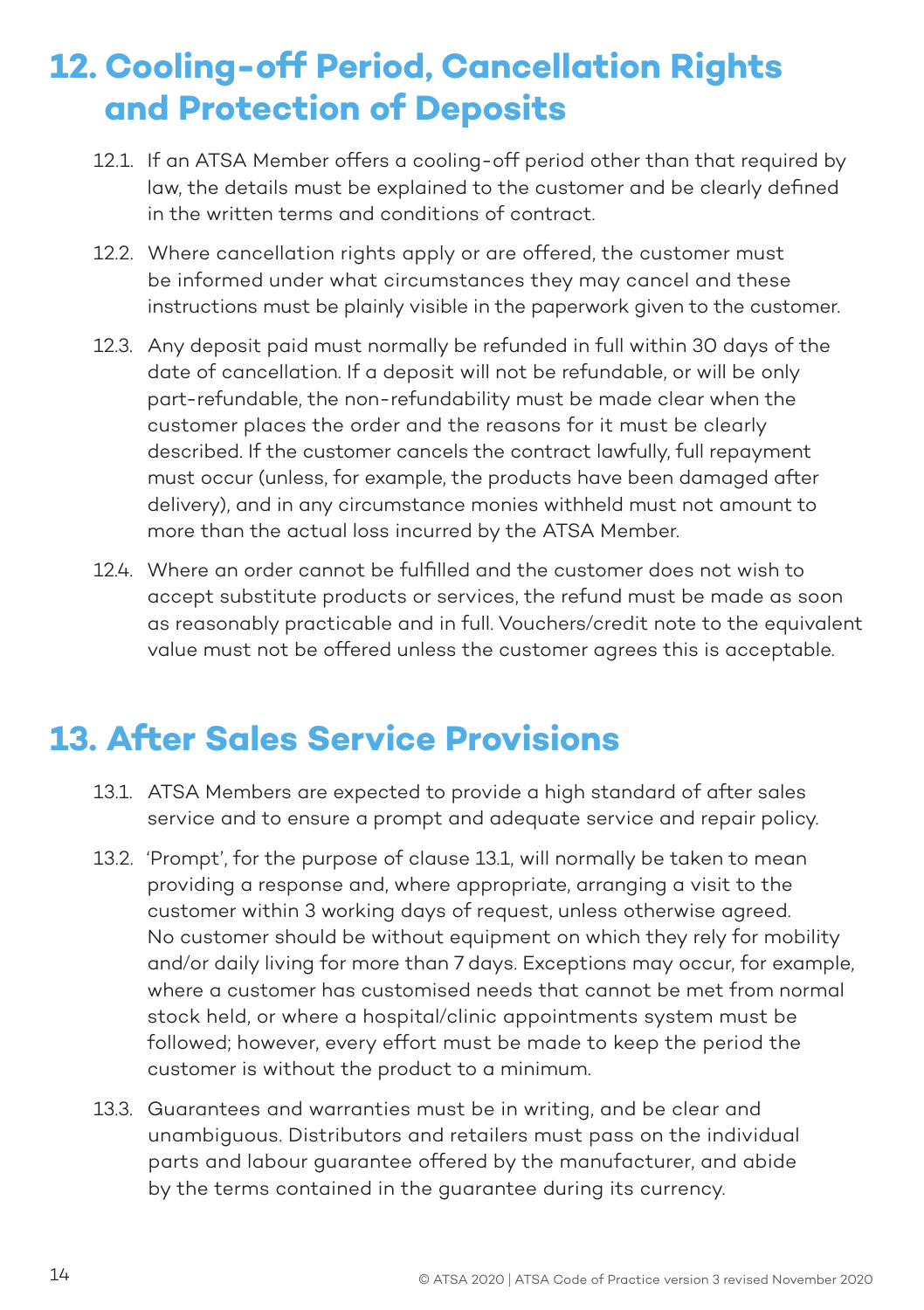- 13.4. There must be no high pressure selling of additional warranties, nor any misrepresentation of their costs, coverage and any benefits they provide.
- 13.5. A minimum 3-month guarantee must be offered in respect of all repair work carried out.
- 13.6. It must be explained to the customer that no claim will be met under guarantee if the product has been abused in any way or damaged by neglect, improper use or failure to maintain in accordance with the manufacturer's recommendations, or has been damaged in an accident. A normal wear and tear will also be considered when assessing a guarantee claim.
- 13.7. Maintenance agreements must be clear and unambiguous and the covered duration must be stated.
- 13.8. If an ATSA Member has a buy-back policy this must be clear and unambiguous, and be outlined to the customer in writing in advance of the sale taking place. Any reason for not buying back the product (eg, because it is single-use, or customised) must be stated and the reason made clear.
- 13.9. Customers must be given a clear explanation of the basis for charging for repair work not covered by warranty/guarantee and, where practicable, a written estimate in advance, of the anticipated costs of such work.
- 13.10. When work has been carried out, a schedule of the work (labour, parts, etc) must accompany the invoice, detailing a breakdown of costs.
- 13.11. Adequate stocks of critical parts and components must be maintained to facilitate prompt service.
- 13.12. Customers must be given details of business opening hours, contact telephone numbers and arrangements, if any, for emergencies out of hours.
- 13.13. Care must be exercised in protecting customers' property while in the ATSA Member's possession and ATSA Members must not seek any disclaimers to avoid liability for loss or damage. ATSA Members must ensure that they are adequately insured to cover such liability, as well as cover against any claims for death, personal injury and damage to property arising out of the demonstration of products or their use after sale.
- 13.14. If an ATSA Member is prepared to remove unwanted products, the terms under which they will do so must be made clear when this is requested, particularly in regard to disposal.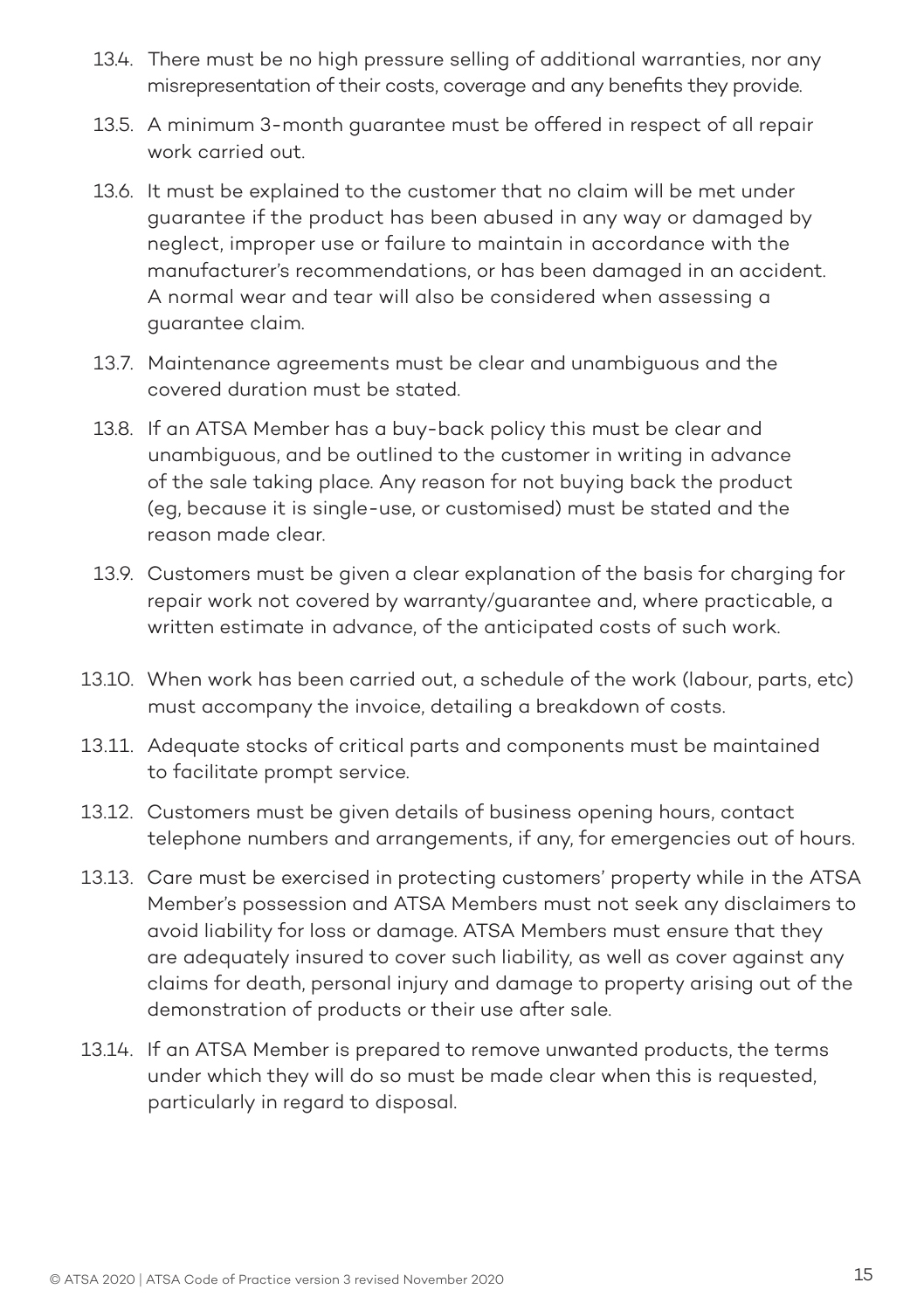# **14. Specific Criteria for Methods of Selling and Supply**

### • **Sales Conducted in a Consumer's Home**

- 14.1. Salespersons and/or assessors must not visit without a mutually agreed appointment first being made. The purpose and intent of any visit must be made clear to the consumer.
- 14.2. The customer must be provided with literature describing the products and services available, together with actual price examples or, where exact prices are not possible (eg, with a customised product), with indicative price ranges.
- 14.3. Consumers must always be encouraged to have a relative, friend or other advisor/carer with them when the salesperson/assessor visits.
- 14.4. Salespersons must not use high pressure selling techniques, such as offering inducements to force a quick decision, or knowingly take advantage of vulnerable consumers (examples of what might be high pressure selling tactics are listed in clause 9.1.).
- 14.5. Salespersons must comply with a consumer's request that they leave and no assessment or sale should normally last longer than 3 hours, other than in exceptional circumstances (eg, when an independent health services professional is present and is responsible for leading the assessment).
- 14.6. When work has been carried out, a schedule of the work (labour, parts, etc must accompany the invoice, detailing a breakdown of costs.

### • **Internet Sales**

- 14.7. ATSA Members' websites must include appropriate warnings and recommendations encouraging consumers to obtain advice from an independent healthcare professional prior to purchasing products.
- 14.8. ATSA Members conducting internet sales must provide a customer service contact to provide general product and trading information.
- 14.9. Information must be provided to the customer before they take the decision to buy, as required by any relevant consumer protection legislation.

### • **Direct Mail Orders**

- 14.10. Information as to any facility or products to be purchased on sale or return, and the conditions upon which products may be returned, must be brought to the attention of customers in writing.
- 14.11. Information must be provided to the customer before they make the decision to buy, as required by any relevant consumer protection legislation.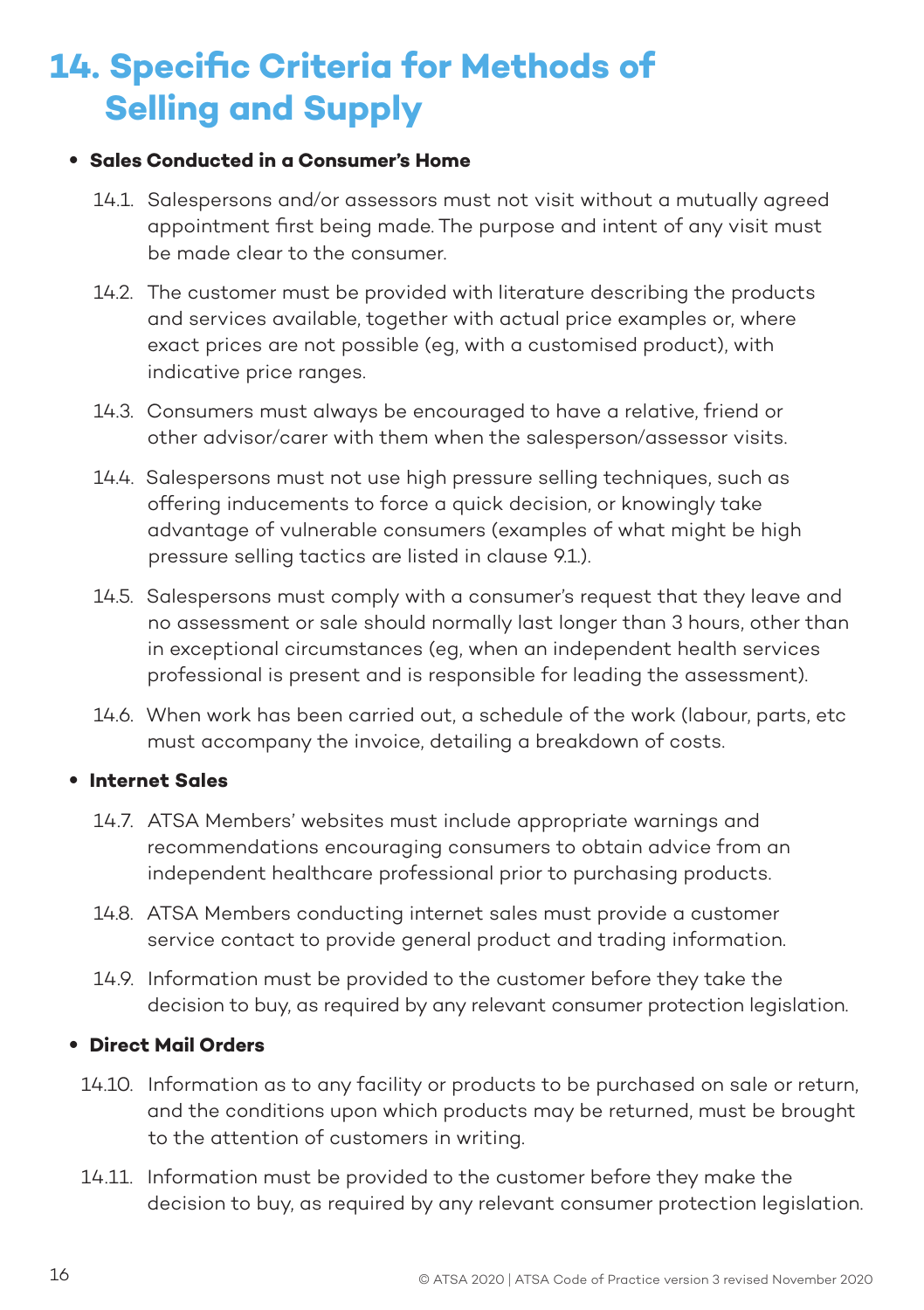14.10. Information as to any facility or products to be purchased on sale or return, and the conditions upon which products may be returned, must be brought to the attention of customers in writing.

### • **Rental Products**

14.12. Where products are rented, the terms and conditions of the rental must be clear and unambiguous, including responsibility for any damage to the product, insurance requirements and, where appropriate, the responsibilities for decontamination/cleaning of the product and packaging for return.

### • **Sales Commissions & Rebates**

- 14.13. ATSA Members must be open and transparent when entering into commission or rebate arrangements for the sale or supply of products and services.
- 14.14. ATSA Members must not enter into commission and rebate arrangements with a third party that are not known to the customer.
- 14.15. ATSA Members must make potential customers aware, in advance, of any arrangements for commissions or rebates in place between ATSA Members and third parties.

### • **Gifts and Hospitality**

14.16. ATSA Members and their staff must not offer, promise or provide a gift,

 favour, hospitality and/or entertainment for the purpose of obtaining favourable treatment from customers, including AT funders and allied health practitioners.

14.17. ATSA Members may provide gifts or other benefits where the gift or benefit

 is not intended to obtain favourable treatment and does not create the appearance of a payment or inducement or create the perception of a conflict of interest and the following conditions are satisfied:

- the total value of the gift or benefit, including hospitality, is no more than \$100 per year;
- the disclosure of the gift or benefit would not compromise the business or the beneficiary of the gift or benefit and is unlikely to be of concern to ATSA; and
- the gift or benefit is reasonable and appropriate and consistent with this Code.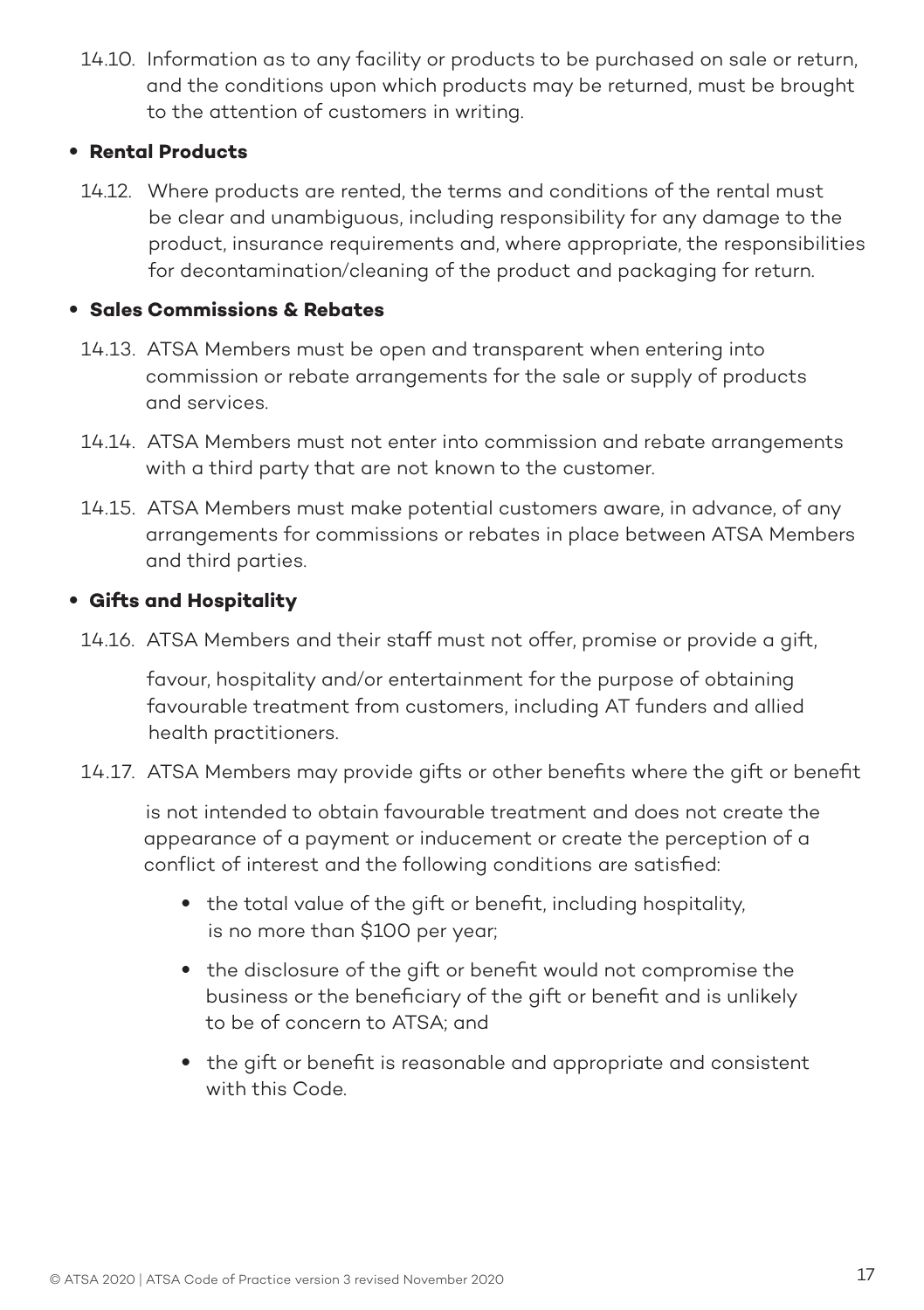# **15. Clause Relating to Commercial Business Relationships**

### **• Sponsorship**

15.1. Where an ATSA Member sponsors part or all of the salary of a professional employed by any funding body, the ATSA Member must have due regard to the funding body's rules regarding sponsorship. No pressure may be exerted on the sponsored individual to favour the ATSA Member's products over any other. At all times, the products supplied must be those which the professional considers are best suited to the customer's needs.

### • **Sub-contractors and Other Third Parties**

15.2. ATSA Members must ensure that any sub-contractor, third party, or person carrying out work or representation on the ATSA Member's behalf is aware of and complies with this Code and applicable WHS and privacy laws.

### • **Service and Product Support**

15.3. Retailers/distributors who sell into an area of the country where they cannot service/support the product themselves in a prompt and adequate manner must have in place a third-party agreement with a reputable organisation in that area which meets comparable standards or there should be a return-to-manufacturer provision for the product concerned (ie, there should be consistent support for the product/customer, whether the customer is local or geographically distant from the seller).

### • **Manufacturers and Sponsors (Organisations Responsible for Placing a Product on the Market in Australia)**

- 15.4. ATSA Members must accept responsibility for the quality, performance and safety of the products they place on the market in Australia and consider whether compliance with relevant safety and testing standards is appropriate. Statements and representations on performance and safety contained in their published literature must comply with any industry or product standards they claim to meet.
- 15.5. ATSA Members must be able to provide evidence to ATSA, on request, that any of their products requiring registration by the Therapeutic Goods Administration have such registration.
- 15.6. ATSA Members that manufacture and/or import medical devices must ensure spare parts are available for at least 5 years from the date of final manufacture. For all other products, ATSA Members must be mindful of their obligation to stock spare parts for a reasonable period of time from date of final manufacture.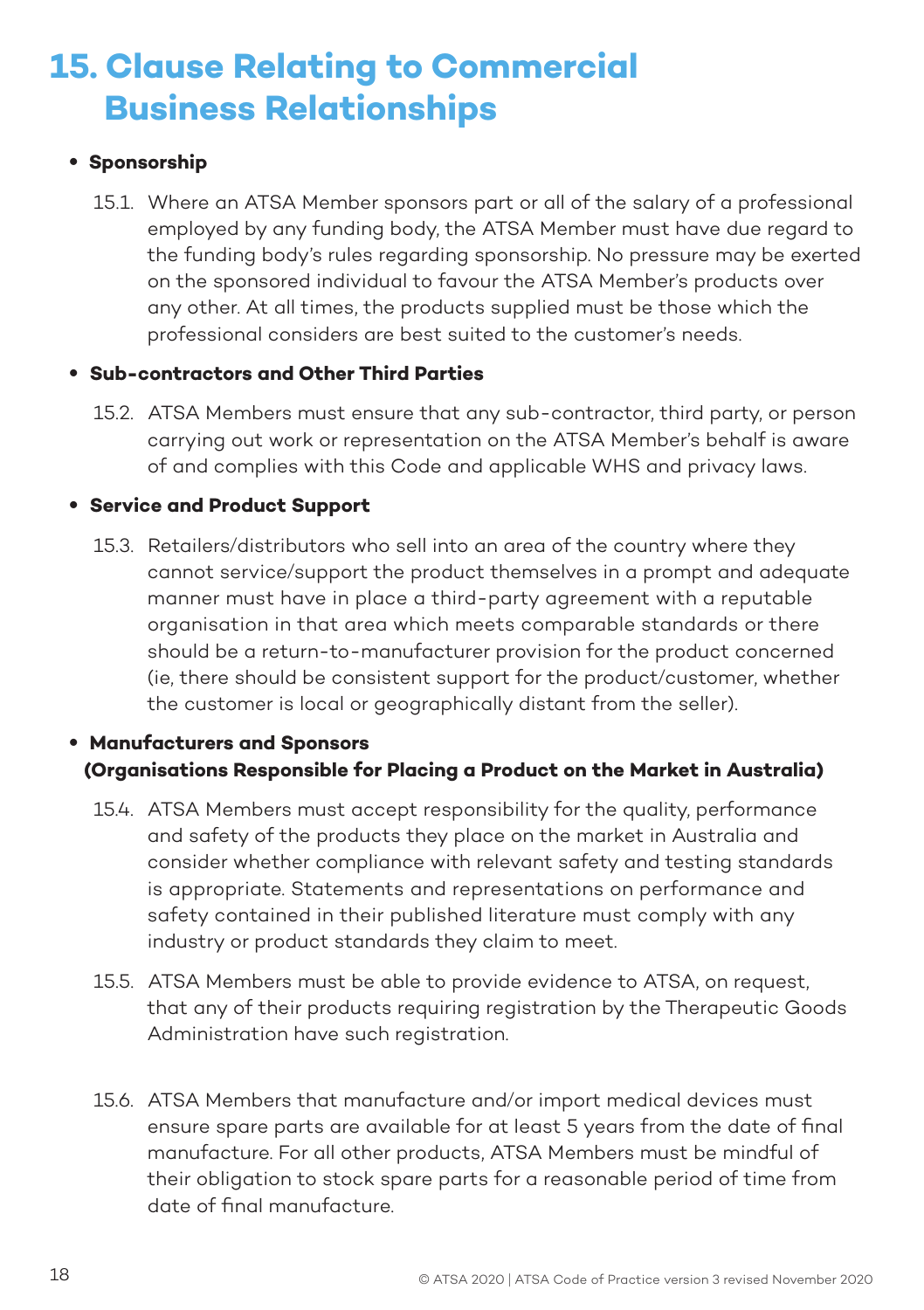15.7. ATSA Members must provide technical training, spare parts lists, and preventative maintenance schedules to anyone requesting them, providing they are satisfied that the enquirer meets any objective criteria they have set for such provision.

### • **Adverse Incident Reporting**

- 15.8. Where an ATSA Member becomes aware of an incident involving a product that resulted in, or could have resulted in, serious injury to or death of a consumer, the ATSA Member must report that incident to the appropriate authority (eg, Therapeutic Goods Administration). The ATSA Member may also consider seeking external legal advice as to any further obligations that must be complied with under WHS laws as such obligations depend on the individual circumstances of each risk/injury.
- 15.9. ATSA Members must comply with both the Therapeutic Goods and Administration (TGA) and Australian Consumer Law around mandatory injury reporting. Reports must be filled within relevant timeframes for the Therapeutic Goods and Administration (TGA) medical devices and/or Australian Competition & Consumer Commission, plus any requirements of the NDIS Quality and Safeguard Commission.

### • **Product Recalls and Safety Warnings**

- 15.10. ATSA Members that are manufacturers/sponsors must maintain records sufficient to identify to whom they have sold a product, to ensure it can be traced and recovered in the event of a recall for safety purposes, or given appropriate attention if a safety warning is issued necessitating preventive action.
- 15.11. ATSA Members that are not manufacturers/sponsors must maintain records sufficient to support the manufacturer/sponsor in the event of a recall for safety purposes.
- 15.12. ATSA Members selling to agencies such as the Department of Veterans' Affairs and local authorities must advise them of the need to track products, to ensure that tracing and recovering a product can occur.
- 15.13. ATSA members must comply with any voluntary or mandatory product recall orders by product manufacturers or importers or Government agencies, e.g. ACCC, TGA.

### • **Selling to Government & Non-government Agencies eg, Department of Veterans' Affairs, charities, etc)**

- 15.14. ATSA Members must give due respect to any codes, regulations or procedures operated by a government agency.
- 15.15. ATSA Members must be aware of complaints procedures in these organisations, so they can advise customers accordingly should there be a problem.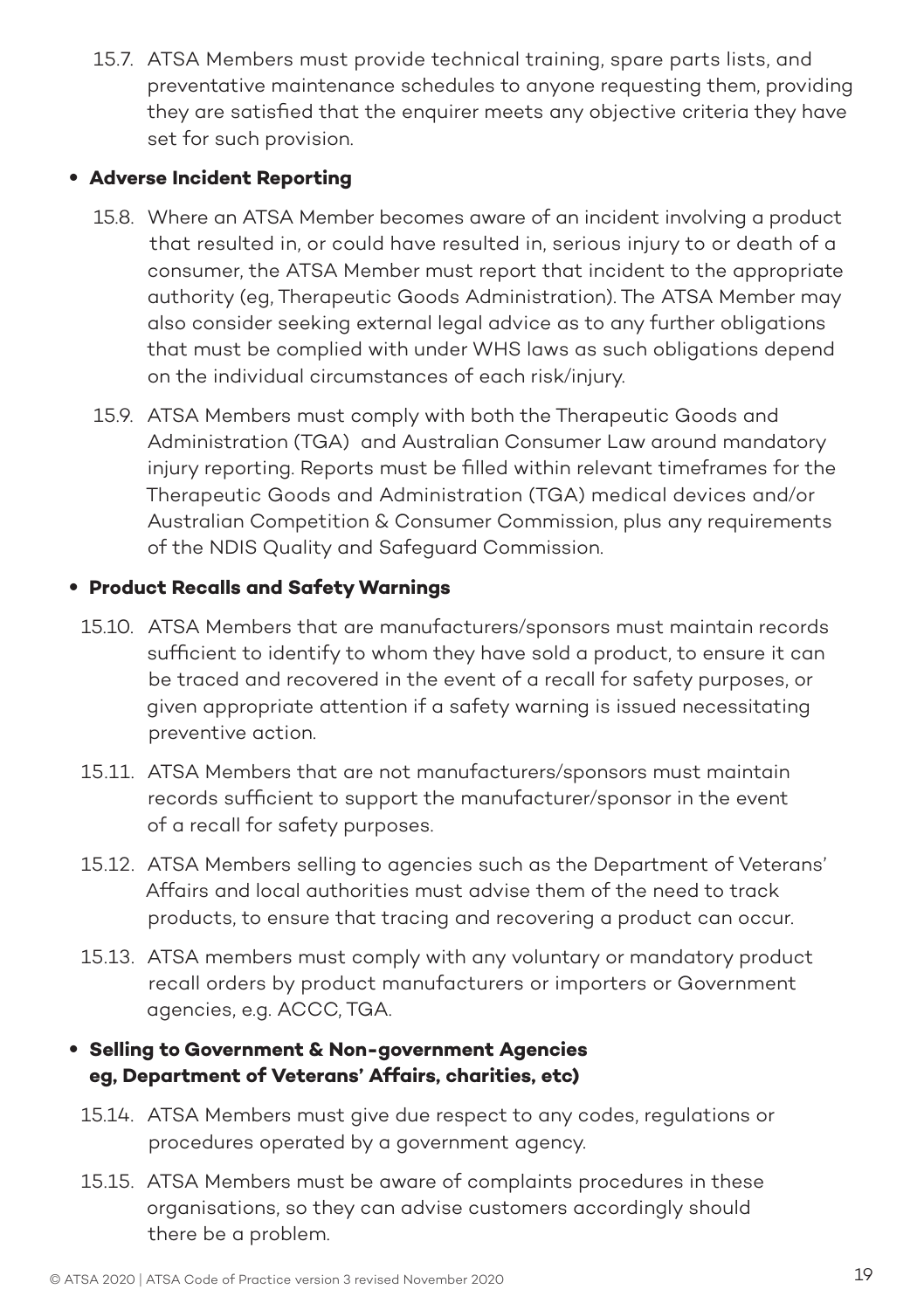15.16. No gift, benefit in kind or pecuniary advantage may be offered or given to any government agency, government agency staff member, members of the health professions or to administrative staff as an inducement to prescribe, supply, administer, recommend or buy any product, subject to the following:

 Gifts in the form of promotional aids and prizes, whether related to a particular product or of general utility, may be distributed to members of the health professions and to appropriate administrative staff, provided that the gift or prize is modest in nature and relevant to the practice of their profession or employment.

# **16. Use of ATSA Name and Logo**

16.1. In consideration of the ATSA Member complying with the requirements of this Code of Practice and paying any applicable membership fees and only for as long as the entity is an ATSA Member, ATSA grants to each ATSA Member a non-exclusive, non-transferable license to use the name "ATSA" and the ATSA logo (the Trademarks) in connection with the ATSA Member's products and services, provided that the ATSA Member uses the following disclaimer (or such other disclaimer that may be specified from time to time) in connection with the Trademarks:

"The ATSA name and logo are used with the permission of Assistive Technology Suppliers Australia Ltd"

- 16.2. ATSA Members agree that they must prominently display the ATSA Code of Practice poster and the ATSA Code logo throughout their business premises.
- 16.3. If requested by ATSA, each ATSA Member must submit to ATSA for inspection copies of all materials bearing the Trademarks and samples of any products and services bearing the Trademarks.
- 16.4. ATSA Members agree that they must use the Trademarks in accordance with any style guide provided by ATSA from time to time.
- 16.5. If an entity ceases to be an ATSA Member, that entity must immediately stop all use of the Trademarks and deliver up to ATSA any advertising materials, products or documents that incorporate the Trademarks.
- 16.6. If an ATSA Member receives notice of any infringement, threatened infringement or passing off of the Trademarks, or any action is threatened against the ATSA Member in connection with the use of the Trademarks, the ATSA Member must immediately notify ATSA.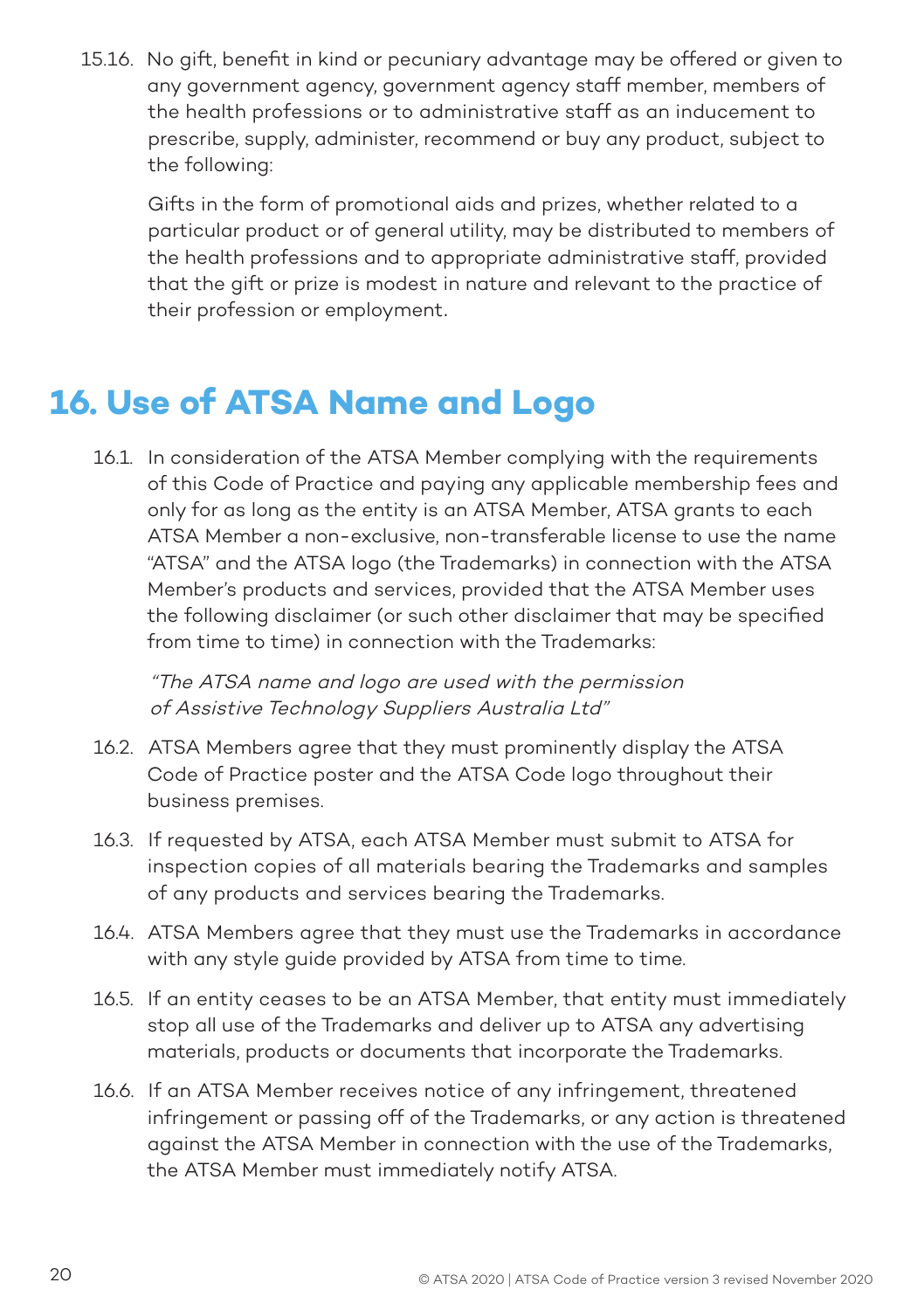# **17. Administration of this Code**

- 17.1. ATSA Members are entitled to fair and equitable treatment under this Code.
- 17.2. ATSA is responsible for the effective operation and administration of this Code, including review, monitoring, complaints handling and appeals. In this capacity, ATSA may appoint subcommittees and delegate to them the management of any aspect of administration of this Code.
- 17.3. ATSA will ensure that the Code is available on the ATSA website at all times and encourage ATSA Members to reference and provide links to the Code on their own websites.
- 17.4. ATSA encourages ATSA Members to promote awareness of the Code by their staff, suppliers and customers.

# **18. Complaints Handling**

### • **Code Complaint Process**

- 18.1. Customers may lodge a complaint with ATSA that an ATSA Member has breached this Code.
- 18.2. Before lodging a complaint in respect of an ATSA Member, the complainant is encouraged to resolve the matter directly with the ATSA Member, and:
	- if the parties resolve the matter, no further action is taken;
	- if the parties are unable to resolve the matter, a formal complaint may be lodged with ATSA.

### • **Internal Process of ATSA Members**

- 18.3. All ATSA Members are encouraged to have in place a speedy, resposive and customer friendly procedure for the internal resolution of complaints (ie, any expression of dissatisfaction regarding the products and/or service supplied by the ATSA Member). ATSA Members are expected to resolve complaints internally within a timely and reasonable manner. If the complaint resolution is expected to extend greater than one month, communication should be made updating the complainant of the expected timeframe/s.
- 18.4. Customers wishing to make a complaint must be informed to whom within the ATSA Member business they should address their complaint, what information they are required to provide, and the timeframe that will apply to dealing with the complaint. These must include targets for initial acknowledgement of notification of a complaint (with advice regarding procedure to be followed in addressing it). ATSA recommends Initial acknowledgment of a complaint be made by: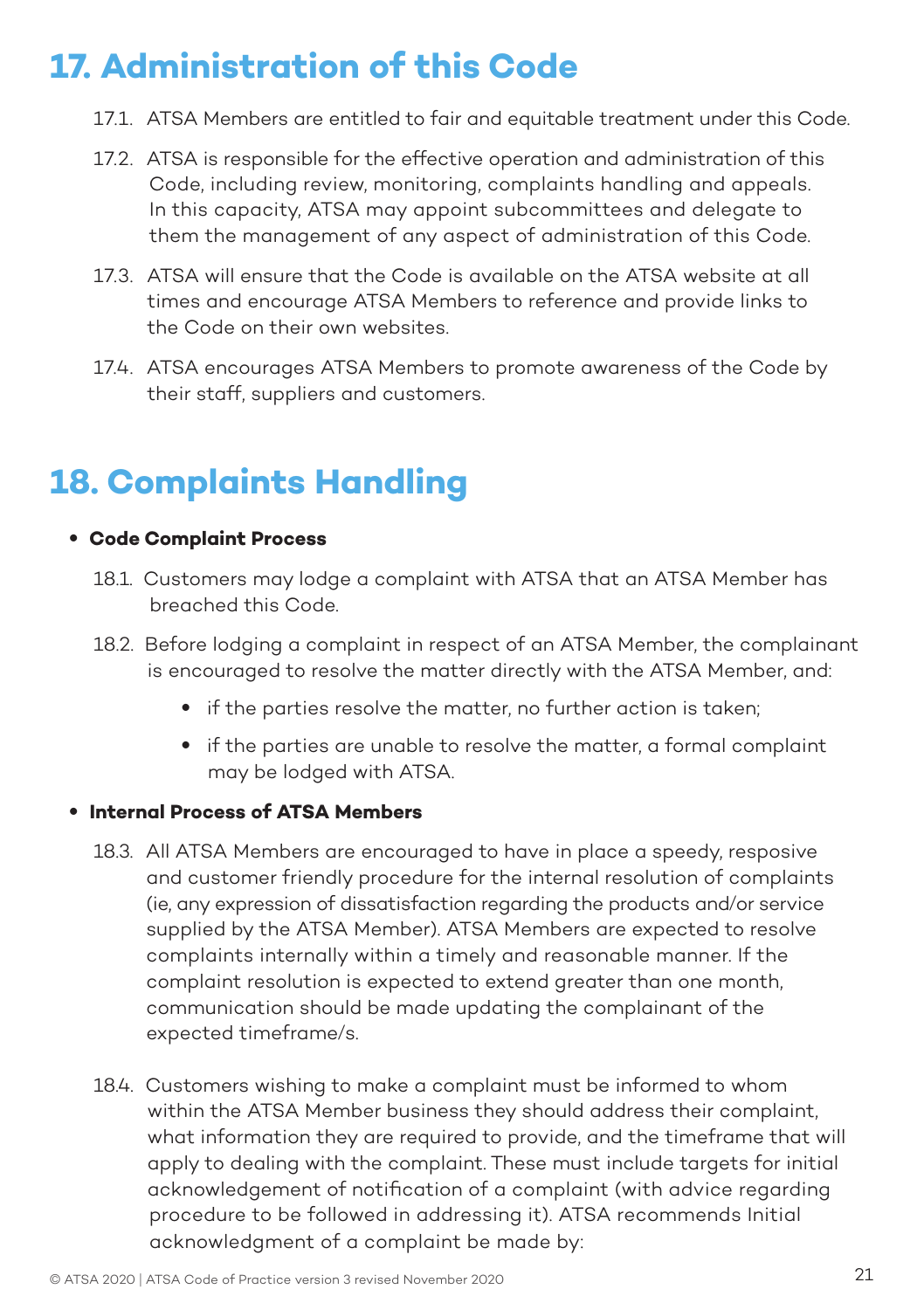- telephone within 2 working days of receipt of the complaint; then
- letter, fax or email within 5 working days of receipt of the complaint.

Customers must also be informed that should this process fail, they have the right to contact ATSA who will follow the procedure outlined in this clause

Where a complaint is related to a matter that is considered criminal in nature, the complainant must be advised to contact the police and that ATSA can play no part in its resolution.

- 18.5. ATSA Members must offer maximum cooperation with consumer advisers or any other intermediary consulted by the complainant, such as the Department of Fair Trading, etc.
- 18.6. Staff must be advised to be professional, courteous, prompt and fair when dealing with a complainant.
- 18.7. Customers need to be made aware of their right to lodge a complaint through external agencies eg. NDIS Quality and Safeguards Commission, Australian Competition and Consumer Commission.

### • **Code Administrator (ATSA)**

- 18.8. When ATSA receives notification in writing of a complaint against an ATSA Member, it will consider whether the ATSA Member has:
	- complied with this Code; or
	- otherwise acted in a manner which has resulted in the complainant suffering loss, inconvenience or dissatisfaction with the services provided.
- 18.9. ATSA will first consider whether the complainant has attempted to resolve the matter directly with the ATSA Member concerned.
- 18.10. If such an attempt has been made, then ATSA will:
	- request that the complainant set out the facts that form the basis of the allegation that the ATSA Member breached this Code and provide all relevant documentation;
	- ask the ATSA Member to respond to the complaint in writing to ATSA within 14 calendar days (or such other agreed period), giving as much evidence as possible;
	- consider any evidence of breaches of this Code;
	- attempt to settle the dispute by agreement between the two parties, including by means of conciliation facilitated by ATSA if the complainant agrees to this process.

ATSA will not charge complainants in respect of this process.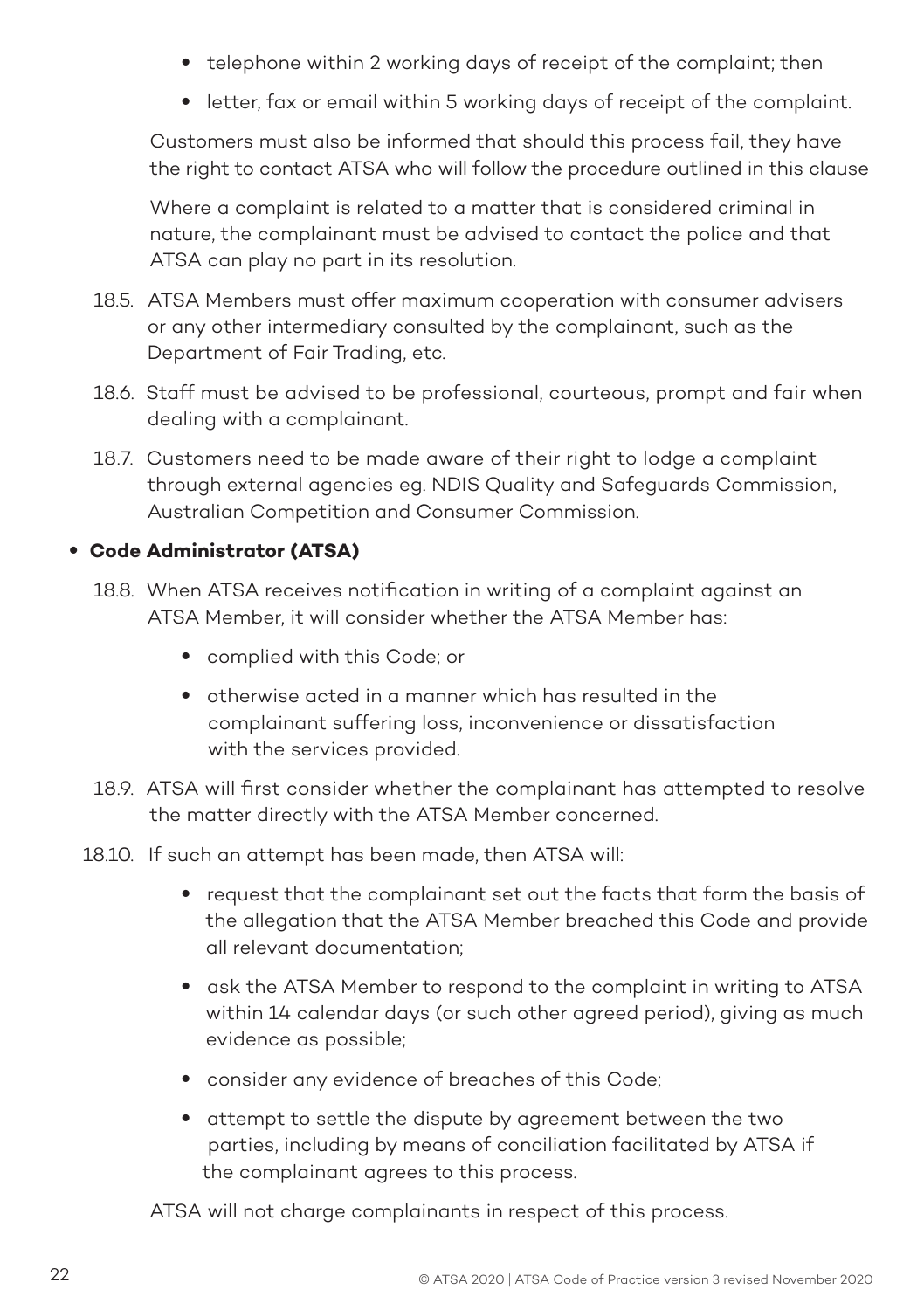- 18.11. If a dispute remains unresolved 14 days after the finalisation of ATSA's dispute resolution process outlined above (or such other time as is agreed between the parties), then the complainant may elect that the dispute be referred to mediation by an independent mediator under the then current rules for mediation used by the Australian Commercial Disputes Centre (ACDC) in Sydney, Australia.
- 18.12. Unless otherwise agreed by the parties, the mediation will be held in Sydney and each party must without delay do everything possible to assist the process of mediation including but not limited to complying with any request of the mediator in a timely manner.
- 18.13. The cost of the mediation must be paid by the complainant and the ATSA Member equally unless otherwise agreed or determined by the mediator during the mediation process.
- 18.14. ATSA cannot deal with a complaint if the complaint:
	- is against an entity that is not an ATSA Member;
	- is being, or has been dealt with, by a court or similar body; or
	- relates to a point in time prior to the entity becoming an ATSA Member.
- 18.15. ATSA will comply with its own privacy policy in circumstances of dealing with complaints where it obtains any personal information either directly or indirectly.

# **19. Sanctions and Disciplinary Actions**

- 19.1. Where an identified breach of the Code is minor, ATSA will issue a warning and suggest actions, where appropriate, to prevent repetition. All serious, or repeated, breaches of this Code will result in ATSA making a recommendation to the ATSA Board in regards to termination or suspension of membership of ATSA or expulsion from ATSA.
- 19.2. The nature of the breach will be identified to the ATSA Member in writing, and they will be given the opportunity of a right of reply. Such right must be exercised within 30 days of the notification.
- 19.3. The Board's decision may include one or more of the following:
	- no further action be taken:
	- the ATSA Member be required to undertake a specified course of remedial action (such as re-training of a particular staff member);
	- the ATSA Member be issued with a formal warning;
	- expulsion of the ATSA Member as a member of ATSA.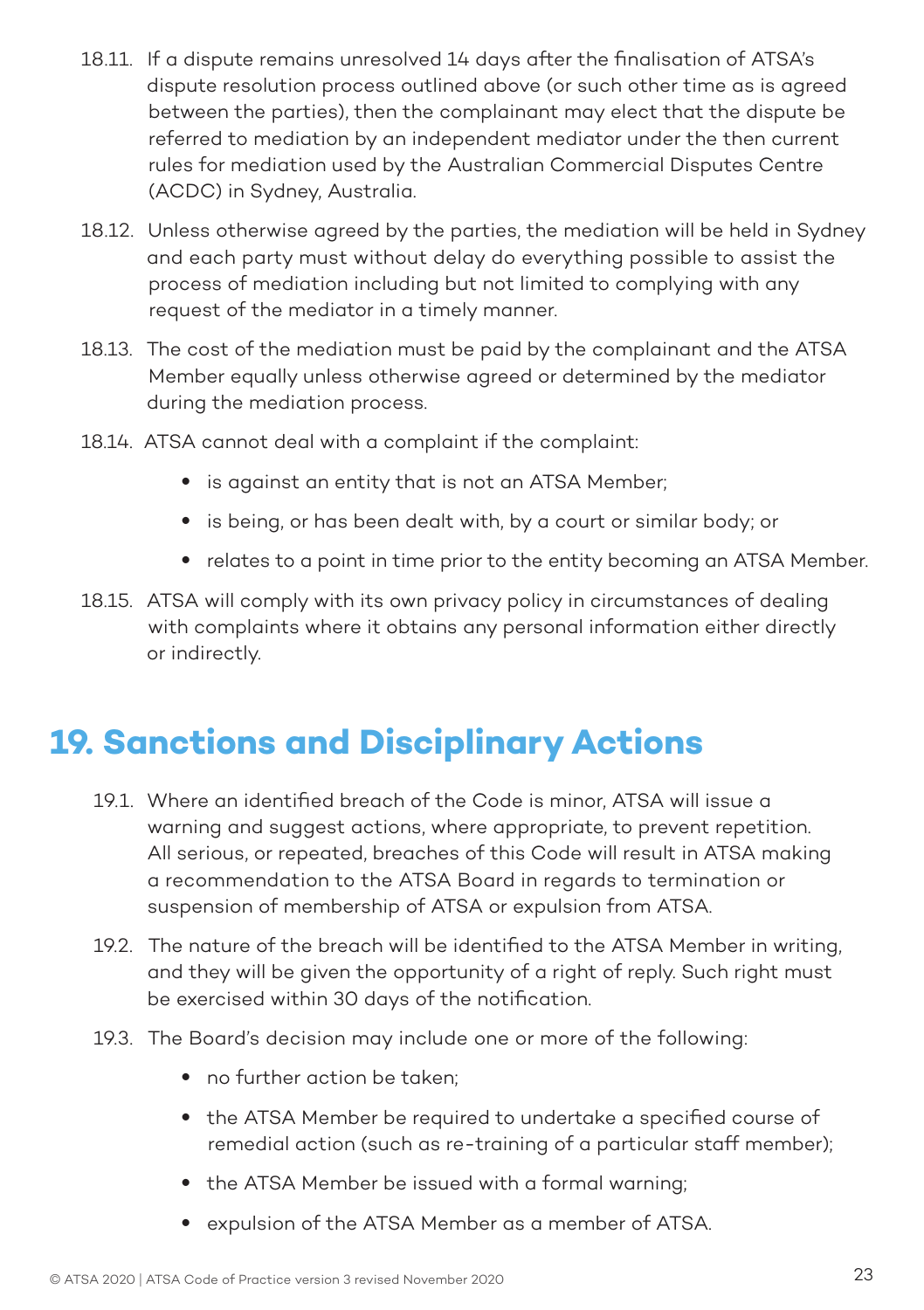- 19.4. Where expulsion occurs, a minimum period of 12 months must pass before any application to re-join ATSA will be considered. If any complaints against the entity have been made to ATSA during that time, such application may be rejected for a further period of time.
- 19.5. The process of establishing that a serious breach has occurred through to final decision of the ATSA Board and instigation of any action will take no more than 90 days.
- 19.6. Members have the right to appeal the Board's decision within 60 calendar days, by writing to the Board. The appeal must provide evidence and reasoning to justify the Board's need to reconsider its decision.

# **20. Privacy**

- 20.1. Where required, ATSA Members must ensure they are compliant with the Privacy Act 1988 (Cth) and the 13 Australian Privacy Principles (APPs) with respect to the collection, use and disclosure of personal information.
- 20.2. ATSA Members are encouraged to ensure they have in place appropriate privacy policies and compliance plans to address their privacy obligations and should seek external legal advice where they believe such assistance is necessary.

# **21. Work Health and Safety (WHS)**

- 21.1. Each State and Territory and the Commonwealth in Australia have work/occupational health and safety laws.
- 21.2. ATSA Members must ensure they are compliant with all WHS laws with respect to all aspects of their business and keep on top of any developments in their industry as it relates to safety. The work health and safety regulator in each jurisdiction (eg, WorkCover NSW) can be a useful source of information (refer Appendix A).

# **22. NDIS**

22.1. Each ATSA Member that has been approved as a registered provider of supports under the National Disability Insurance Scheme Act 2013 (Cth) must comply with the National Disability Insurance Scheme (Registered Providers of Supports) Rules 2013 and such other applicable rules as may be implemented by the NDIS.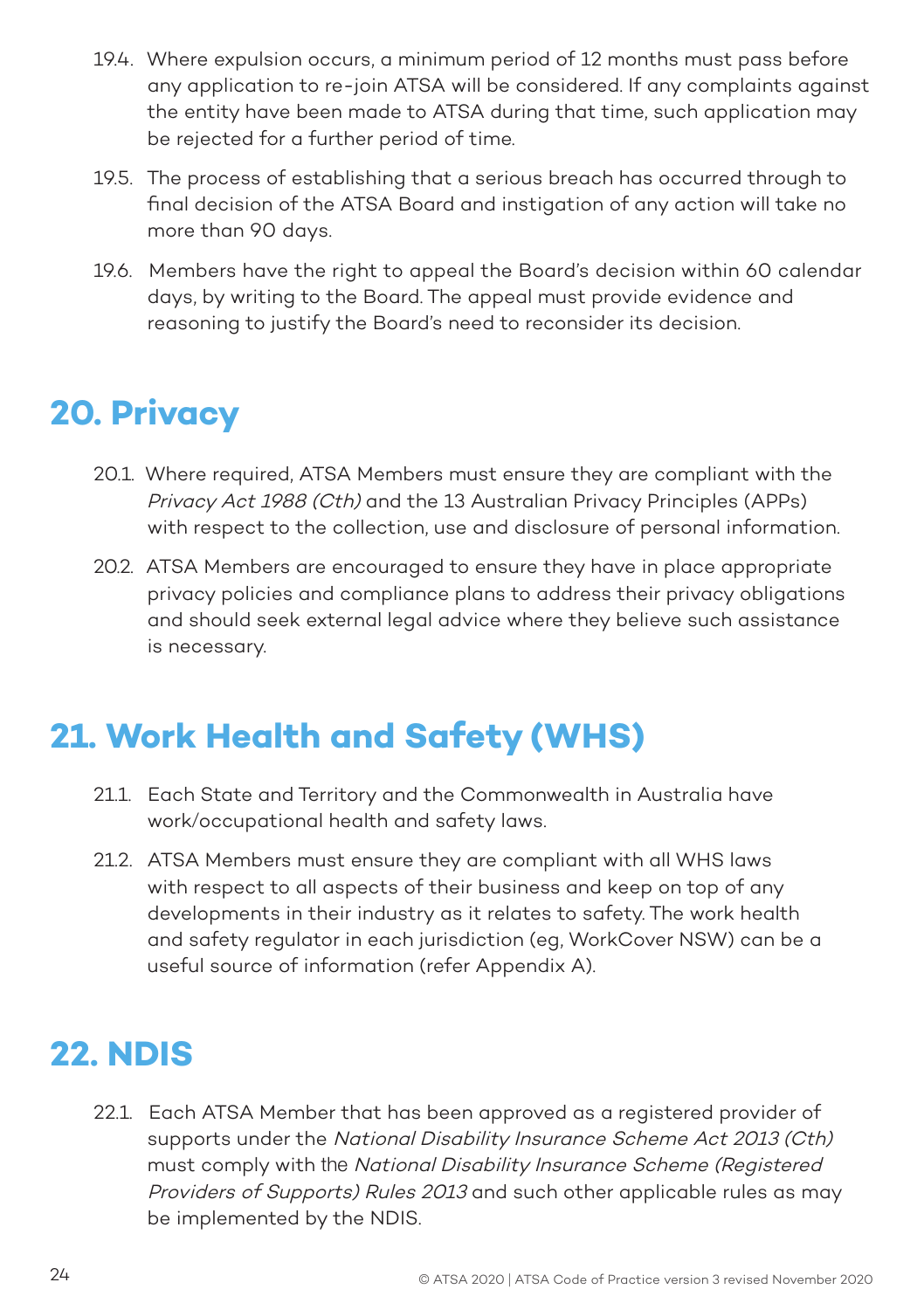# **23. Whistleblowers**

- 23.1. ATSA is committed to the highest standards of integrity and conduct. If anyone (a disclosee) is aware of possible wrongdoing, including unethical, illegal, fraudulent or undesirable conduct, in respect of ATSA or any ATSA Member, that person is encouraged, in the first instance to utilise their company's Whistle Blower policy. If this is not possible, then to disclose this information to ATSA and ATSA will support that person in doing so.
- 23.2. Reports can be made in person or by telephone, post or email. In the first instance, disclosures should be made to the Executive Officer of ATSA. If the disclosure concerns the Executive Officer of ATSA, disclosure may be made to the Chair or Vice Chair of the Board of ATSA.
- 23.3. Disclosees are encouraged to obtain independent legal advice if they are not sure about whether to make a disclosure and whether that disclosure is protected under law, or contact regulatory bodies, such as ASIC, APRA or the ATO, if they believe they have suffered detriment. Where possible and subject to law, ATSA will seek to treat disclosures confidentially and sensitively and will seek to protect the identity of the disclose.
- 23.4. ATSA will seek to investigate all reports in a fair and timely manner.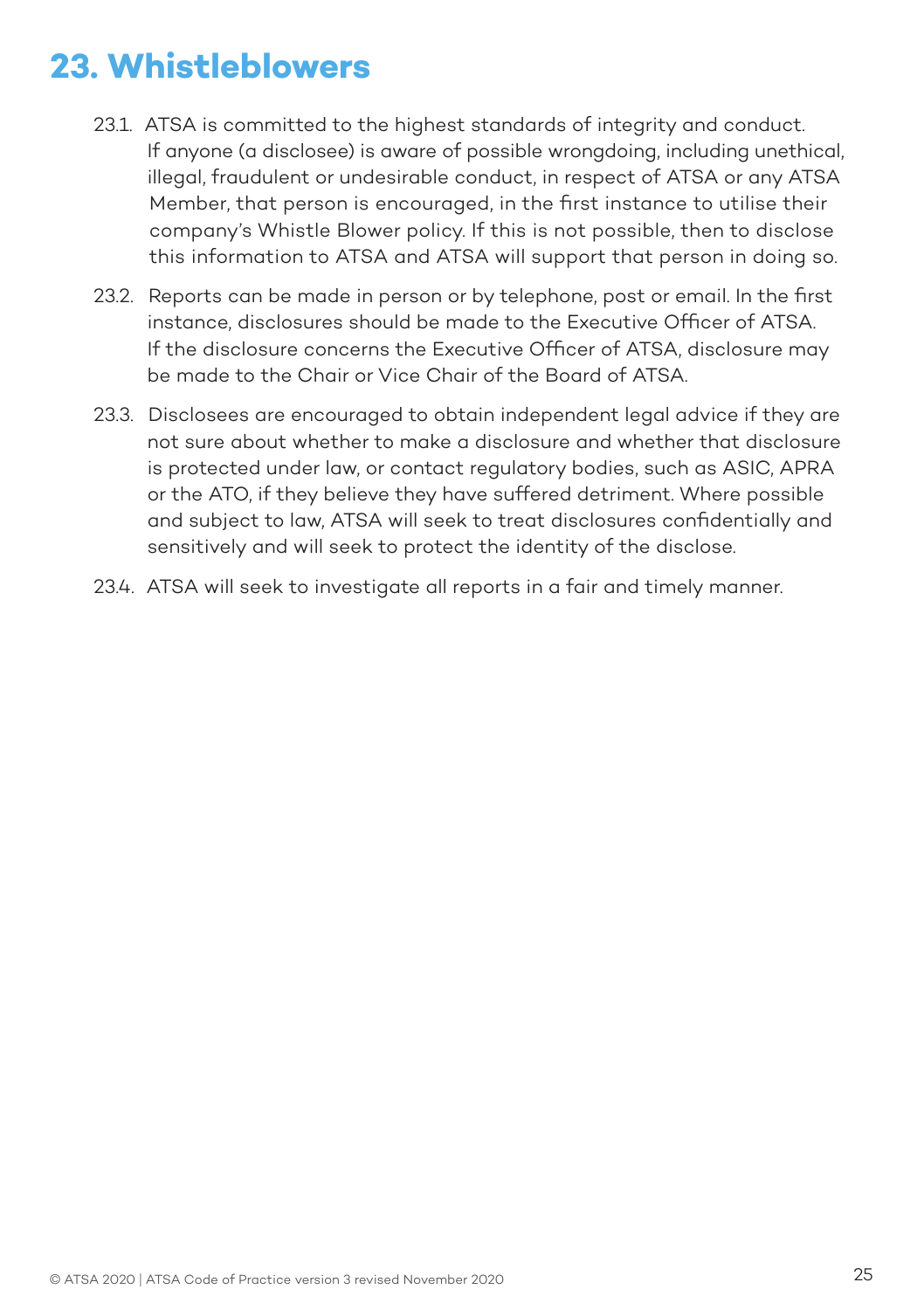# **Appendix A - Useful Contacts**

### **To source a product:**

• ATSA Members Register – www.atsa.org.au

#### **To check the status/credentials of a health professional:**

- Occupational Therapy Australia www.otaus.com.au
- Australian Physiotherapy Association www.physiotherapy.asn.au
- Australia Rehab and Assistive Technology Association www.arata.org.au

#### **For product advice and information:**

- Independent Living Centres Australia www.ilcaustralia.org.au
- Technical Aid to the Disabled
	- ACT www.technicalaidact.org.au
	- NSW www.tadnsw.org.au
	- QLD www.tadq.org.au
	- SA www.tadsa.org.au
	- TAS www.tadtas.org.au
	- VIC www.solve.org.au
	- WA www.tadnsw.org.au

#### **For assistance relating to consumer rights:**

- Australian Competition and Consumer Commission www.accc.gov.au
- Australian Securities and Investment Commission www.asic.gov.au
- NSW Fair Trading www.fairtrading.nsw.gov.au
- Consumer Affairs Victoria www.consumer.vic.gov.au
- Queensland Office of Fair Trading www.qld.gov.au/law/fair-trading
- WA Dept of Commerce, Consumer Protection www.docep.wa.gov.au
- SA Office of Consumer and Business Affairs www.ocba.sa.gov.au
- Consumer Affairs and Fair Trading Tasmania www.consumer.tas.gov.au
- ACT Office of Regulatory Services www.ors.act.gov.au
- NT Consumer Affairs www.consumeraffairs.nt.gov.au

#### **To make an adverse incident report:**

• Therapeutic Goods Administration – www.tga.gov.gu

#### **For assistance in relation to privacy:**

• Office of the Australian Information Commissioner – www.oaic.gov.au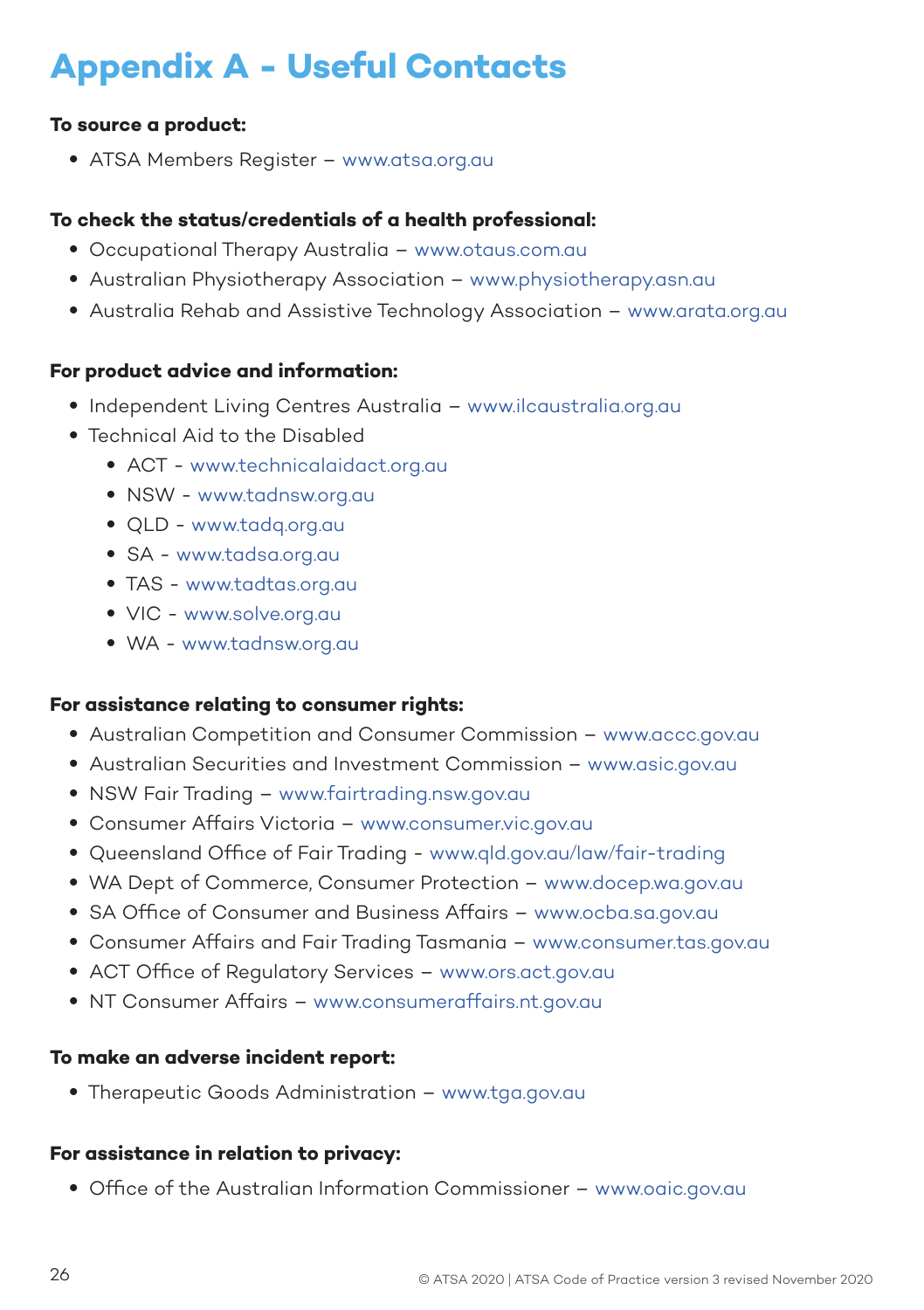### **For assistance in relation to work health and safety:**

- Commonwealth www.comcare.gov.au
- New South Wales www.workcover.nsw.gov.au
- Queensland www.worksafe.qld.gov.au
- Victoria www.worksafe.vic.gov.au
- Tasmania www.worksafe.tas.gov.au
- South Australia www.safework.sa.gov.au
- Western Australia www.commerce.wa.gov.au/WorkSafe
- Northern Territory www.worksafe.nt.gov.au
- Australian Capital Territory www.worksafe.act.gov.au

#### **For assistance in relation to advertising:**

• Advertising Standards Bureau – www.adstandards.com.au

# **Appendix B - Pertinent Legislation**

### **The following is not an exhaustive list of all the legislation that might apply to a given circumstance but is a list of the legislation considered likely to be most pertinent to clauses within this Code**

- Commonwealth Competition and Consumer Act 2010
- Commonwealth Australian Security and Investments Commission Act 2001
- Commonwealth National Consumer Credit Protection Act 2009
- Commonwealth National Disability Insurance Scheme Act 2013
- Commonwealth National Disability Insurance Scheme (Registered Providers of Supports) Rules 2013
- Commonwealth Privacy Act 1988
- Australian Capital Territory Fair Tradina (Australian Consumer Law) Act 1992
- NSW Fair Trading Act 1987
- Queensland Fair Trading Act 1989
- South Australia Fair Trading Act 1987
- Tasmanian Fair Trading Act 1990
- Victorian Australian Consumer Law and Fair Trading Act 2012
- Western Australian Fair Trading Act 2010